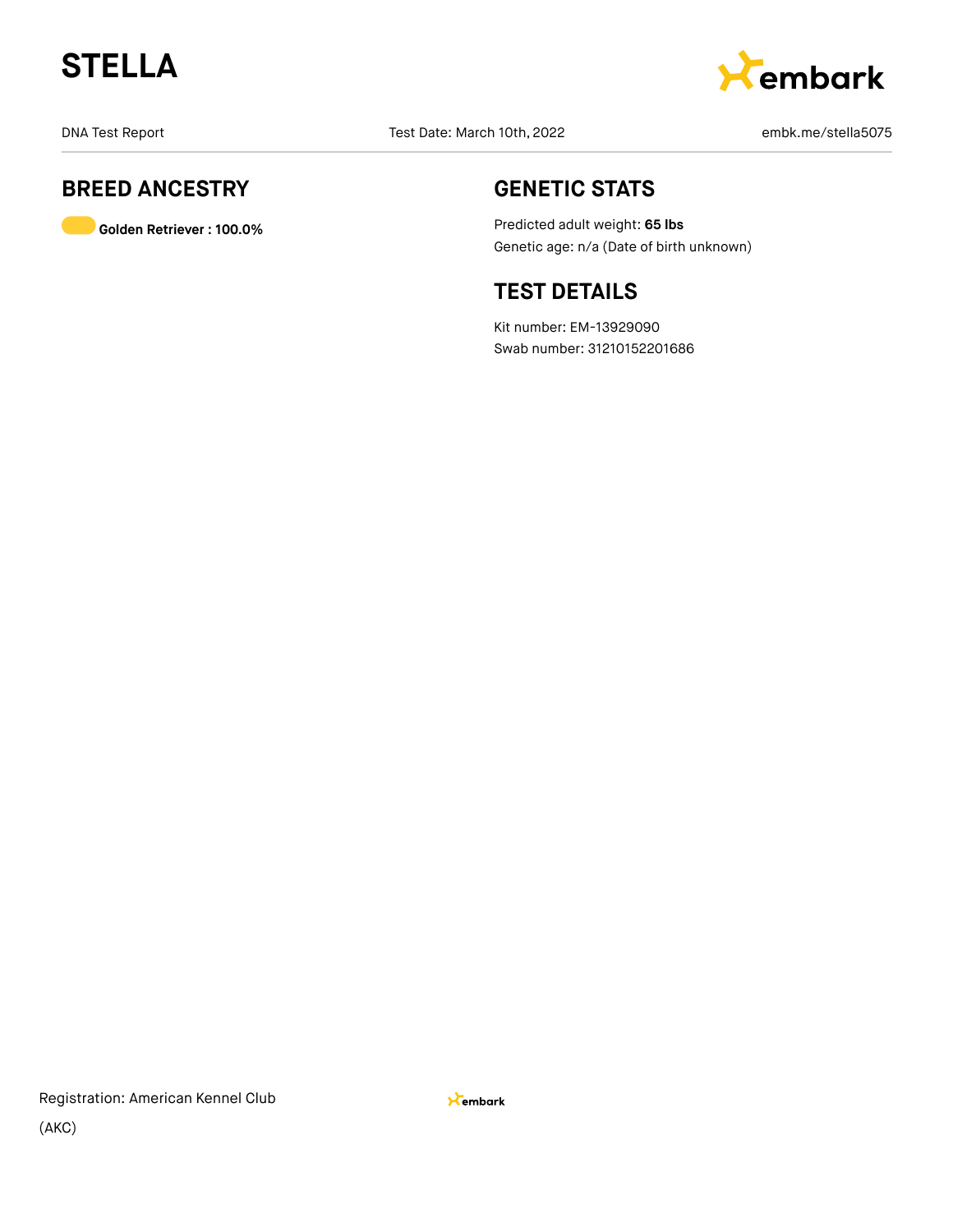

### **Fun Fact**

A Golden Retriever is also pictured in the Guinness Book of World's Records for "Most tennis balls held in mouth" (with 6).

DNA Test Report Test Date: March 10th, 2022 and the market Report of the Stellas Proport of Test Date: March 10th, 2022



### **GOLDEN RETRIEVER**

The Golden Retriever was developed in the early 19th century as an ideal hunting companion, able to retrieve birds on both land and water in the marshy Scottish countryside. Their friendliness and intelligence makes the both a popular family pet and an excellent working dog, well suited for being a service dog, therapy dog or for search and rescue. The third most popular breed in the US, the American and Canadian Goldens are generally lankier and darker than their British counterparts. Their wavy, feathered topcoat is water resistant, their undercoat helps them with thermoregulation and both coats have a tendency for heavy seasonal shedding. Goldens need lots of exercise (especially when younger), and their love of play and water means their owners usually get a lot of exercise too! In 2013, the 100th anniversary of Britain's Golden Retriever Club, Goldens from around the world came made the pilgrimage to the breed's birthplace in Scotland, where 222 of them posed in a single record-breaking photo. At the same time, the Golden Retriever Lifetime Study was getting started in the United States, recruiting 3,000 Golden Retrievers for a lifetime study aimed at understanding how genetics, lifestyle and environment influences healthy aging and cancer risk in Goldens.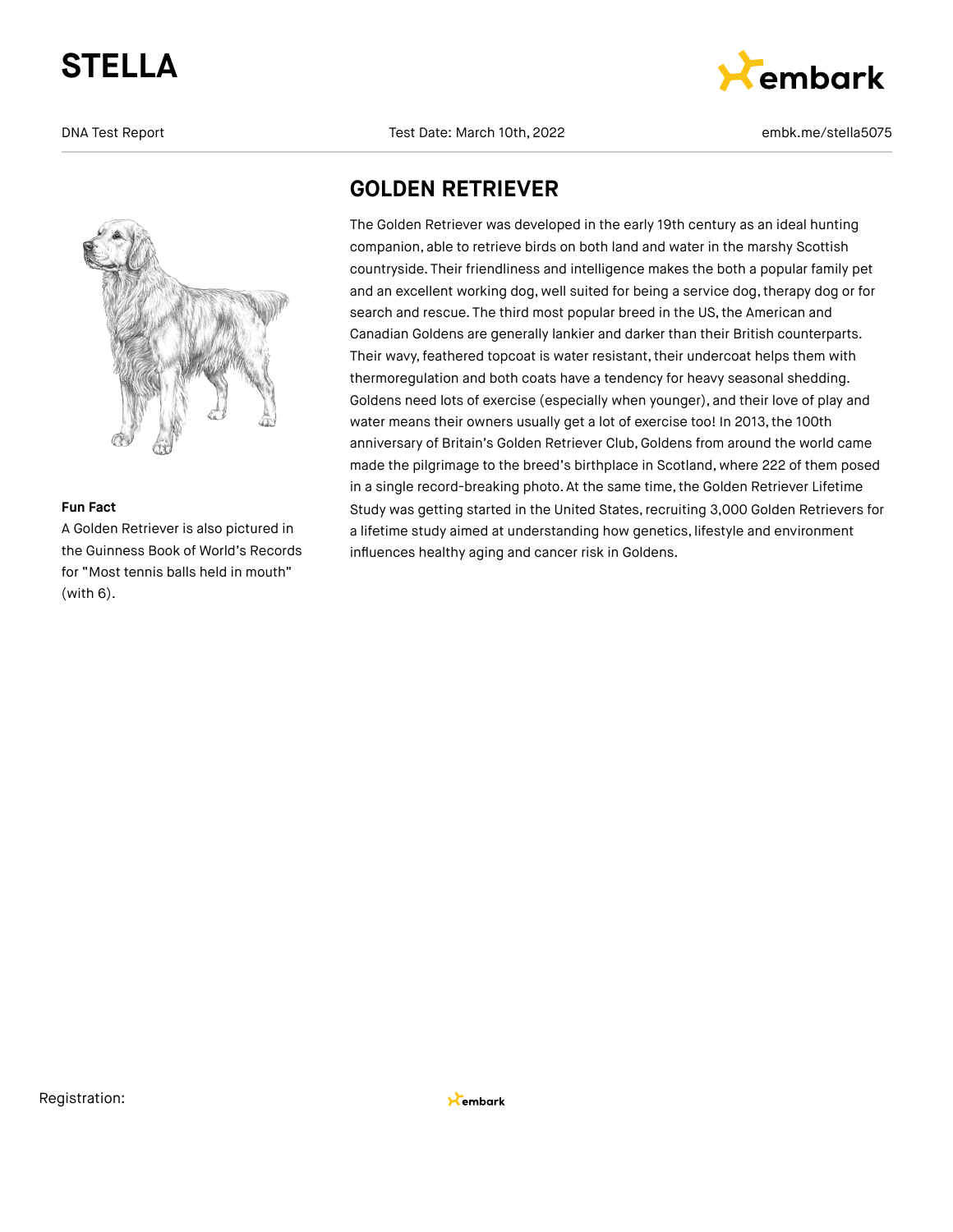



DNA Test Report Test Date: March 10th, 2022 and the market Report of the Stellas D75

### **MATERNAL LINE**



Through Stella's mitochondrial DNA we can trace her mother's ancestry back to where dogs and people first became friends. This map helps you visualize the routes that her ancestors took to your home. Their story is described below the map.

### **HAPLOGROUP: B1**

B1 is the second most common maternal lineage in breeds of European or American origin. It is the female line of the majority of Golden Retrievers, Basset Hounds, and Shih Tzus, and about half of Beagles, Pekingese and Toy Poodles. This lineage is also somewhat common among village dogs that carry distinct ancestry from these breeds. We know this is a result of B1 dogs being common amongst the European dogs that their conquering owners brought around the world, because nowhere on earth is it a very common lineage in village dogs. It even enables us to trace the path of (human) colonization: Because most Bichons are B1 and Bichons are popular in Spanish culture, B1 is now fairly common among village dogs in Latin America.

### **HAPLOTYPE: B84**

Part of the large B1 haplogroup, this haplotype occurs most frequently in Golden Retrievers, Beagles, and Staffordshire Terriers.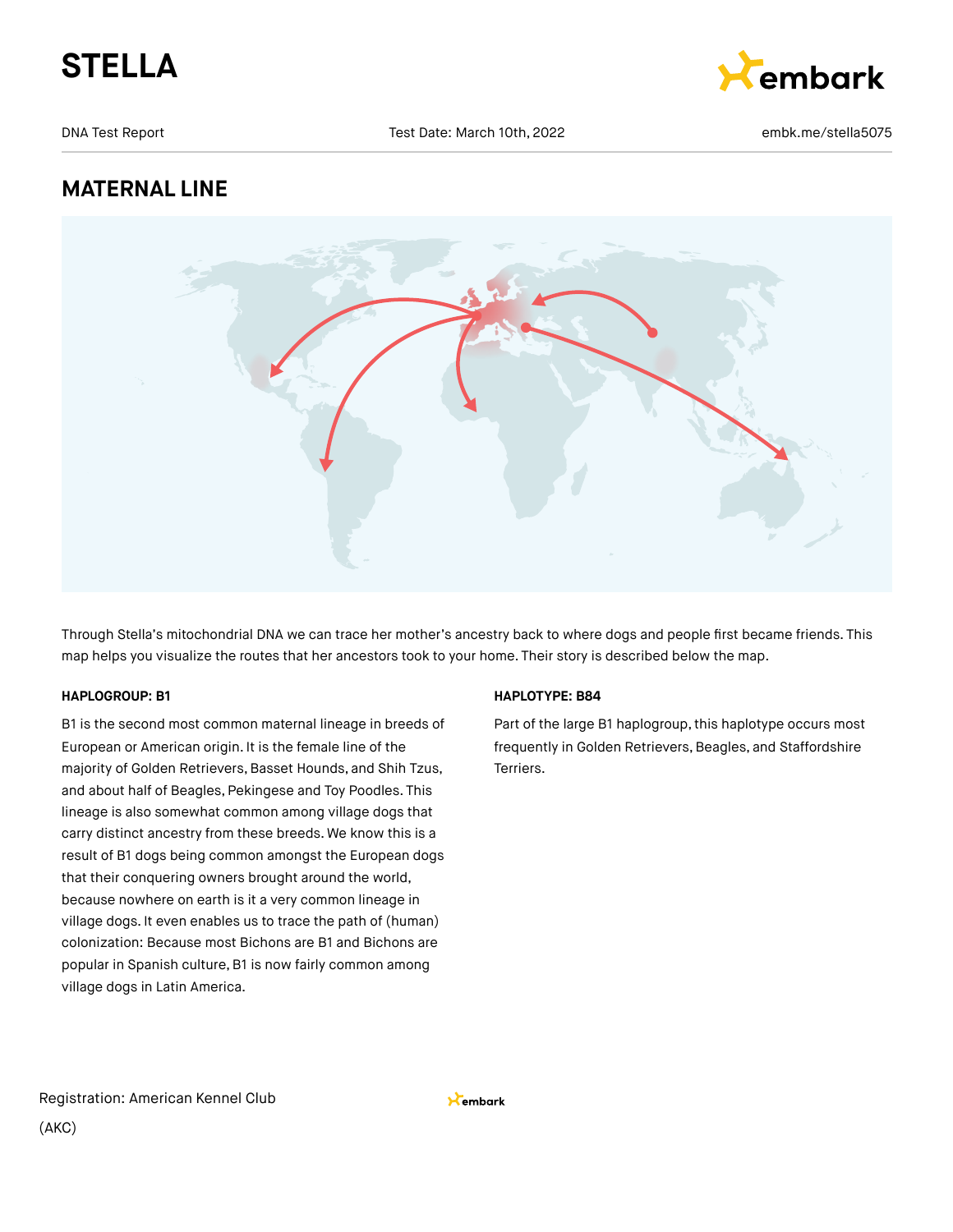



### **TRAITS: COAT COLOR**

**TRAIT RESULT**

### **E Locus (MC1R)**

The E Locus determines if and where a dog can produce dark (black or brown) hair. Dogs with two copies of the recessive **e** allele do not produce dark hairs at all, and will be "red" over their entire body. The shade of red, which can range from a deep copper to yellow/gold to cream, is dependent on other genetic factors including the Intensity loci. In addition to determining if a dog can develop dark hairs at all, the E Locus can give a dog a black "mask" or "widow's peak," unless the dog has overriding coat color genetic factors. Dogs with one or two copies of the **Em** allele usually have a melanistic mask (dark facial hair as commonly seen in the German Shepherd and Pug).Dogs with no copies of **Em** but one or two copies of the **Eg** allele usually have a melanistic "widow's peak" (dark forehead hair as commonly seen in the Afghan Hound and Borzoi, where it is called either "grizzle" or "domino").

**No dark hairs anywhere (ee)**

#### **K Locus (CBD103)**

The K Locus **K<sup>B</sup>** allele "overrides" the A Locus, meaning that it prevents the A Locus genotype from affecting coat color. For this reason, the **K<sup>B</sup> allele is referred to as the "dominant** black" allele. As a result, dogs with at least one **K<sup>B</sup> allele will usually have solid black** or brown coats (or red/cream coats if they are **ee** at the E Locus) regardless of their genotype at the A Locus, although several other genes could impact the dog's coat and cause other patterns, such as white spotting. Dogs with the k<sup>y</sup>k<sup>y</sup> genotype will show a coat color pattern based on the genotype they have at the A Locus. Dogs who test as  $K^B K^y$  may be brindle rather than black or brown.

**Not expressed** (K<sup>B</sup>k<sup>y</sup>)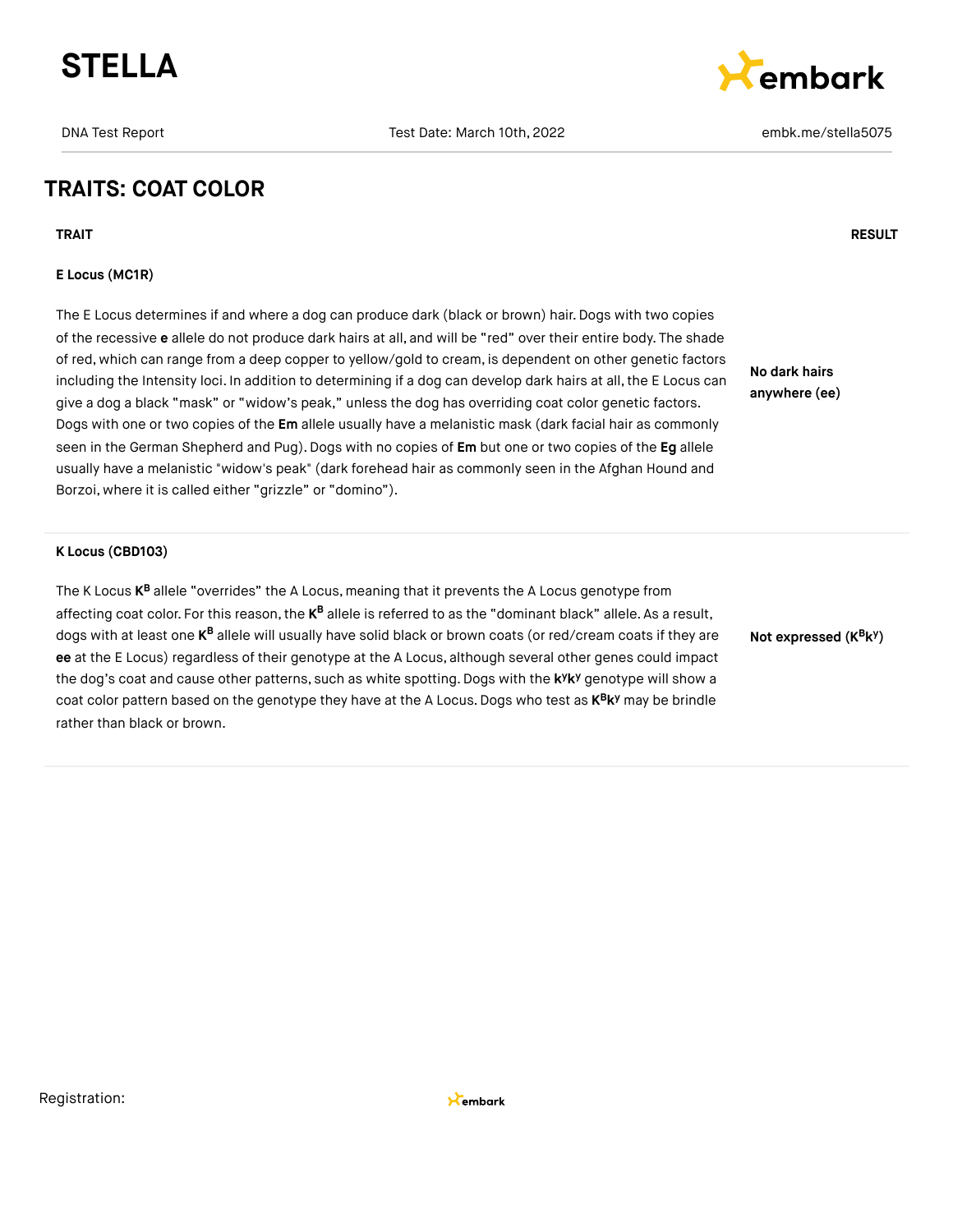



### **TRAITS: COAT COLOR (CONTINUED)**

#### **Intensity Loci LINKAGE**

Areas of a dog's coat where dark (black or brown) pigment is not expressed either contain red/yellow pigment, or no pigment at all. Five locations across five chromosomes explain approximately 70% of red pigmentation "intensity" variation across all dogs. Dogs with a result of **Intense Red Pigmentation** will likely have deep red hair like an Irish Setter or "apricot" hair like some Poodles, dogs with a result of **Intermediate Red Pigmentation** will likely have tan or yellow hair like a Soft-Coated Wheaten Terrier, and dogs with **Dilute Red Pigmentation** will likely have cream or white hair like a Samoyed. Because the mutations we test may not directly cause differences in red pigmentation intensity, we consider this to be a linkage test.

**Any pigmented hair likely white or cream (Dilute Red Pigmentation)**

#### **A Locus (ASIP)**

The A Locus controls switching between black and red pigment in hair cells, but it will only be expressed in dogs that are not ee at the E Locus and are k<sup>y</sup>k<sup>y</sup> at the K Locus. Sable (also called "Fawn") dogs have a mostly or entirely red coat with some interspersed black hairs. Agouti (also called "Wolf Sable") dogs have red hairs with black tips, mostly on their head and back.Black and tan dogs are mostly black or brown with lighter patches on their cheeks, eyebrows, chest, and legs. Recessive black dogs have solid-colored black or brown coats.

#### **D Locus (MLPH)**

The D locus result that we report is determined by two different genetic variants that can work together to cause diluted pigmentation. These are the common **d** allele, also known as "**d1**", and a less common allele known as "d2". Dogs with two d alleles, regardless of which variant, will have all black pigment lightened ("diluted") to gray, or brown pigment lightened to lighter brown in their hair, skin, and sometimes eyes. There are many breed-specific names for these dilute colors, such as "blue", "charcoal", "fawn", "silver", and "Isabella".Note that in certain breeds, dilute dogs have a higher incidence of Color Dilution Alopecia. Dogs with one **d** allele will not be dilute, but can pass the **d** allele on to their puppies. To view your dog's **d1** and **d2** test results, click the "SEE DETAILS" link in the upper right hand corner of the "Base Coat Color" section of the Traits page, and then click the "VIEW SUBLOCUS RESULTS" link at the bottom of the page.

**Not expressed (a a ) t t**

**Not expressed (DD)**

Registration:



#### **TRAIT RESULT**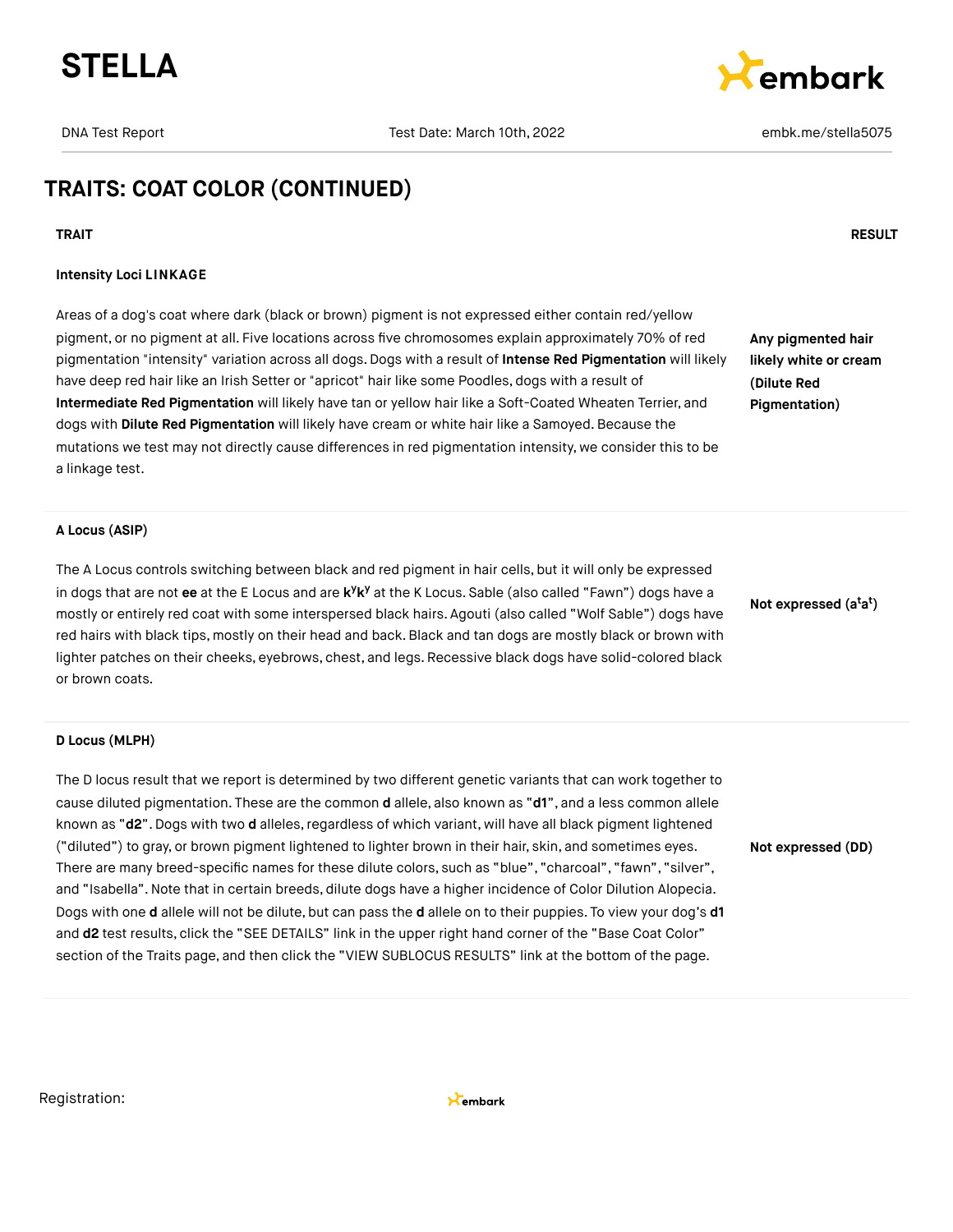



### **TRAITS: COAT COLOR (CONTINUED)**

#### **TRAIT RESULT**

### **Cocoa (HPS3)**

Dogs with the **coco** genotype will produce dark brown pigment instead of black in both their hair and skin. Dogs with the **Nco** genotype will produce black pigment, but can pass the **co** allele on to their puppies. Dogs that have the **coco** genotype as well as the **bb** genotype at the B locus are generally a lighter brown than dogs that have the **Bbb** or **BB** genotypes at the B locus. **No co alleles, not expressed (NN)**

### **B Locus (TYRP1)**

Dogs with two copies of the **b** allele produce brown pigment instead of black in both their hair and skin. Dogs with one copy of the **b** allele will produce black pigment, but can pass the **b** allele on to their puppies. E Locus **ee** dogs that carry two **b** alleles will have red or cream coats, but have brown noses, eye rims, and footpads (sometimes referred to as "Dudley Nose" in Labrador Retrievers). "Liver" or "chocolate" is the preferred color term for brown in most breeds; in the Doberman Pinscher it is referred to as "red".

**Likely black colored nose/feet (BB)**

**Not expressed (II)**

#### **Saddle Tan (RALY)**

The "Saddle Tan" pattern causes the black hairs to recede into a "saddle" shape on the back, leaving a tan face, legs, and belly, as a dog ages. The Saddle Tan pattern is characteristic of breeds like the Corgi, Beagle, and German Shepherd.Dogs that have the **II** genotype at this locus are more likely to be mostly black with tan points on the eyebrows, muzzle, and legs as commonly seen in the Doberman Pinscher and the Rottweiler. This gene modifies the A Locus **a<sup>t</sup>** allele, so dogs that do not express **a<sup>t</sup>** are not influenced by this gene.

## **S Locus (MITF)**

The S Locus determines white spotting and pigment distribution. MITF controls where pigment is produced, and an insertion in the MITF gene causes a loss of pigment in the coat and skin, resulting in white hair and/or pink skin. Dogs with two copies of this variant will likely have breed-dependent white patterning, with a nearly white, parti, or piebald coat. Dogs with one copy of this variant will have more limited white spotting and may be considered flash, parti or piebald. This MITF variant does not explain all white spotting patterns in dogs and other variants are currently being researched. Some dogs may have small amounts of white on the paws, chest, face, or tail regardless of their S Locus genotype.

**Likely to have little to no white in coat (SS)**

Registration:

Kembark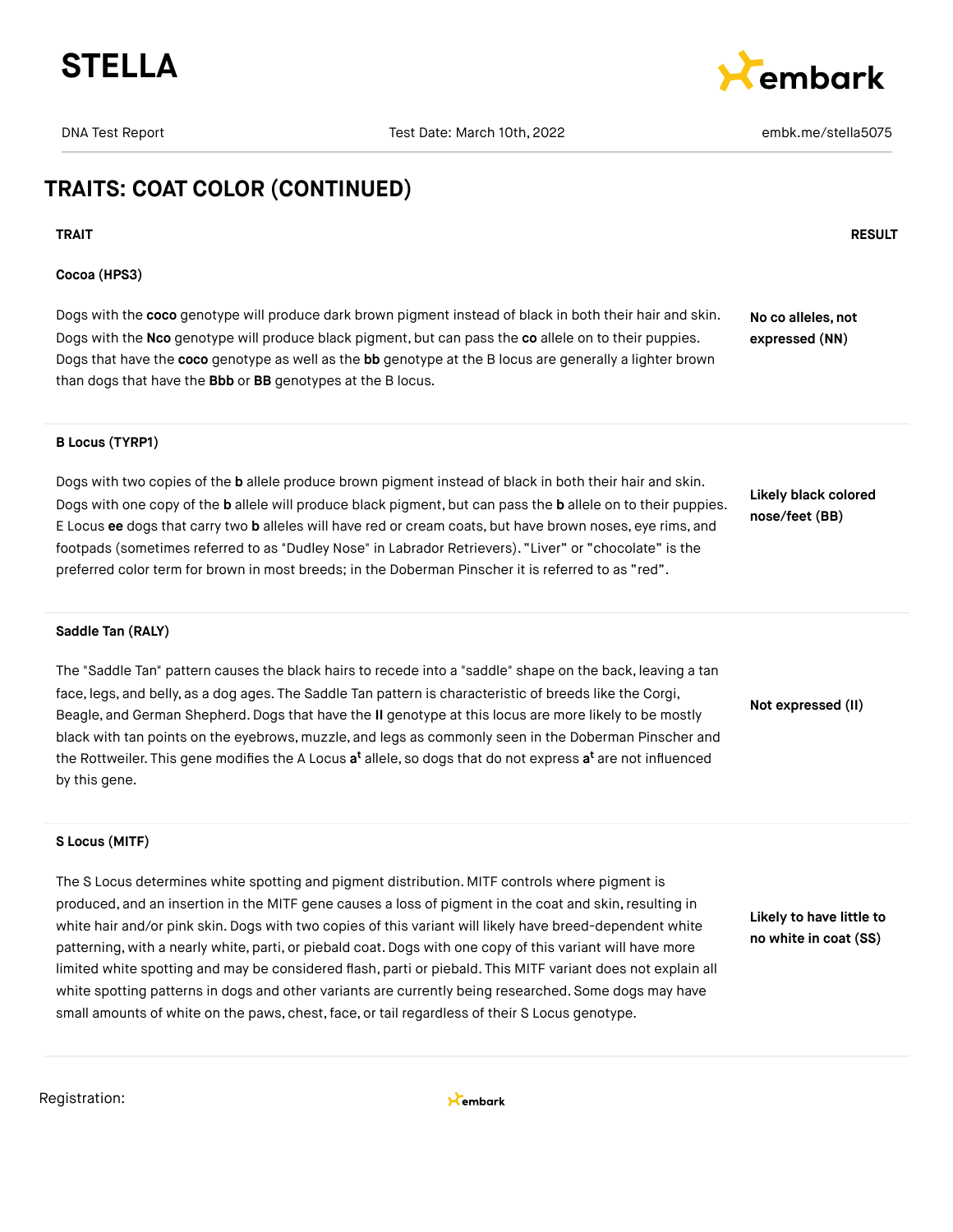



**No merle alleles (mm)**

### **TRAITS: COAT COLOR (CONTINUED)**

#### **TRAIT RESULT**

### **M Locus (PMEL)**

Merle coat patterning is common to several dog breeds including the Australian Shepherd, Catahoula Leopard Dog, and Shetland Sheepdog, among many others. Merle arises from an unstable SINE insertion (which we term the "M\*" allele) that disrupts activity of the pigmentary gene PMEL, leading to mottled or patchy coat color. Dogs with an M<sup>\*</sup>m result are likely to be phenotypically merle or could be "nonexpressing" merle, meaning that the merle pattern is very subtle or not at all evident in their coat. Dogs with an **M\*M\*** result are likely to be phenotypically merle or double merle. Dogs with an **mm** result have no merle alleles and are unlikely to have a merle coat pattern.

Note that Embark does not currently distinguish between the recently described cryptic, atypical, atypical+, classic, and harlequin merle alleles. Our merle test only detects the presence, but not the length of the SINE insertion. We do not recommend making breeding decisions on this result alone. Please pursue further testing for allelic distinction prior to breeding decisions.

#### **R Locus (USH2A) LINKAGE**

The R Locus regulates the presence or absence of the roan coat color pattern. Partial duplication of the USH2A gene is strongly associated with this coat pattern. Dogs with at least one **R** allele will likely have roaning on otherwise uniformly unpigmented white areas. Roan appears in white areas controlled by the S Locus but not in other white or cream areas created by other loci, such as the E Locus with **ee** along with Dilute Red Pigmentation by I Locus (for example, in Samoyeds). Mechanisms for controlling the extent of roaning are currently unknown, and roaning can appear in a uniform or non-uniform pattern. Further, nonuniform roaning may appear as ticked, and not obviously roan. The roan pattern can appear with or without ticking.

**Likely no impact on coat pattern (rr)**

### **H Locus (Harlequin)**

This pattern is recognized in Great Danes and causes dogs to have a white coat with patches of darker pigment. A dog with an **Hh** result will be harlequin if they are also **M\*m** or **M\*M\*** at the M Locus and are not **ee** at the E locus.Dogs with a result of **hh** will not be harlequin. This trait is thought to be homozygous lethal; a living dog with an **HH** genotype has never been found.

**No harlequin alleles (hh)**

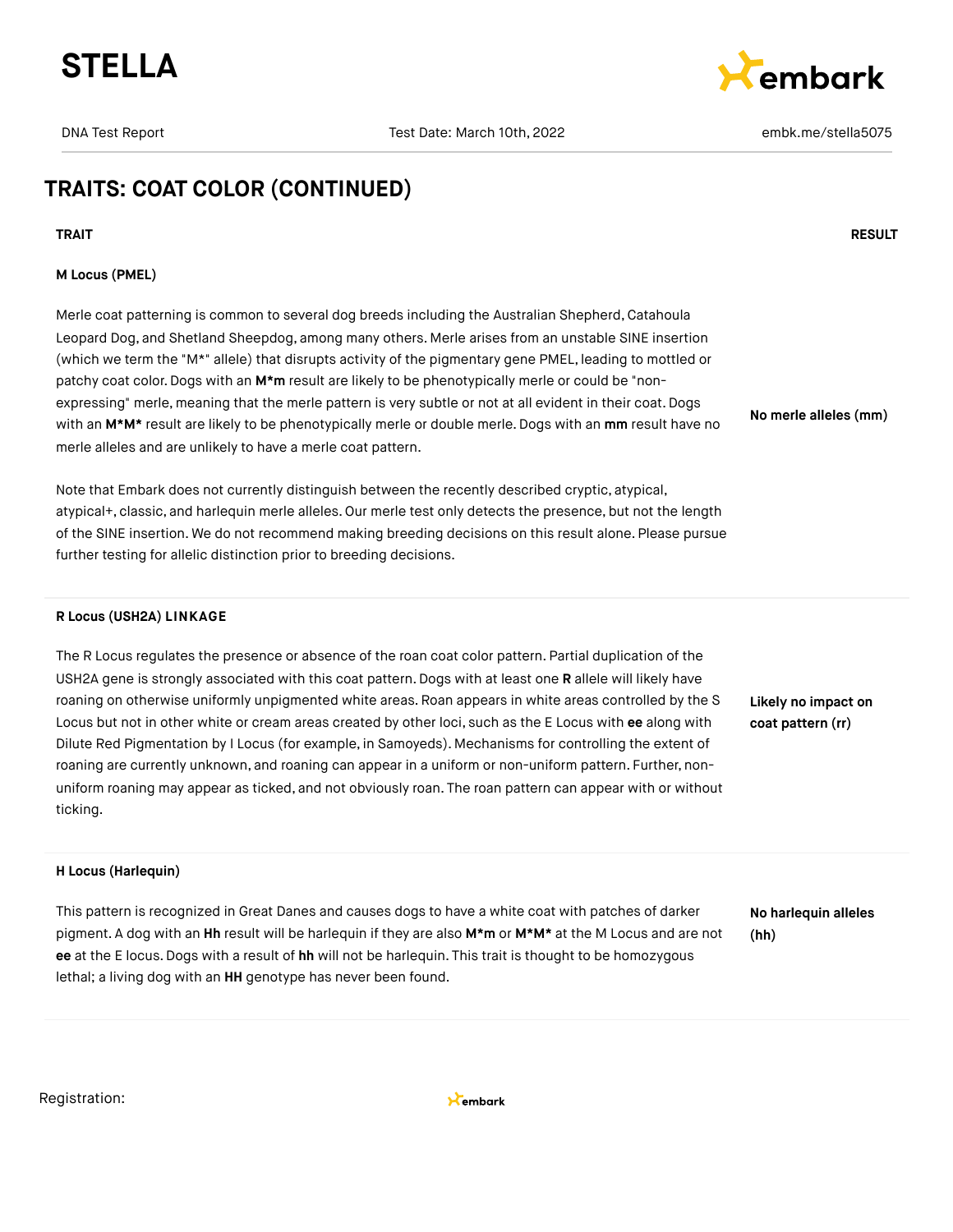



### **TRAITS: OTHER COAT TRAITS**

### **TRAIT RESULT Furnishings (RSPO2) LINKAGE** Dogs with one or two copies of the **F** allele have "furnishings": the mustache, beard, and eyebrows characteristic of breeds like the Schnauzer, Scottish Terrier, and Wire Haired Dachshund. A dog with two **I** alleles will not have furnishings, which is sometimes called an "improper coat" in breeds where furnishings are part of the breed standard. The mutation is a genetic insertion which we measure indirectly using a linkage test highly correlated with the insertion. **Likely unfurnished (no mustache, beard, and/or eyebrows) (II) Coat Length (FGF5)** The FGF5 gene is known to affect hair length in many different species, including cats, dogs, mice, and humans. In dogs,the **T** allele confers a long, silky haircoat as observed in the Yorkshire Terrier and the Long Haired Whippet. The ancestral **G** allele causes a shorter coat as seen in the Boxer or the American Staffordshire Terrier. In certain breeds (such as Corgi), the long haircoat is described as "fluff." **Likely long coat (TT) Shedding (MC5R)** Dogs with at least one copy of the ancestral **C** allele, like many Labradors and German Shepherd Dogs, are heavy or seasonal shedders, while those with two copies of the **T** allele, including many Boxers, Shih Tzus and Chihuahuas,tend to be lighter shedders.Dogs with furnished/wire-haired coats caused by RSPO2 (the furnishings gene) tend to be low shedders regardless of their genotype at this gene. **Likely heavy/seasonal shedding (CC) Hairlessness (FOXI3) LINKAGE** A duplication in the FOXI3 gene causes hairlessness over most of the body as well as changes in tooth

shape and number. This mutation occurs in Peruvian Inca Orchid, Xoloitzcuintli (Mexican Hairless), and Chinese Crested (other hairless breeds have different mutations). Dogs with the **NDup** genotype are likely to be hairless while dogs with the **NN** genotype are likely to have a normal coat. The **DupDup** genotype has never been observed, suggesting that dogs with that genotype cannot survive to birth. Please note that this is a linkage test, so it may not be as predictive as direct tests of the mutation in some lines.

**Very unlikely to be hairless (NN)**

**Very unlikely to be hairless (NN)**

### **Hairlessness (SGK3)**

Hairlessness in the American Hairless Terrier arises from a mutation in the SGK3 gene. Dogs with the **ND** genotype are likely to be hairless while dogs with the **NN** genotype are likely to have a normal coat.

#### Registration:

Kembark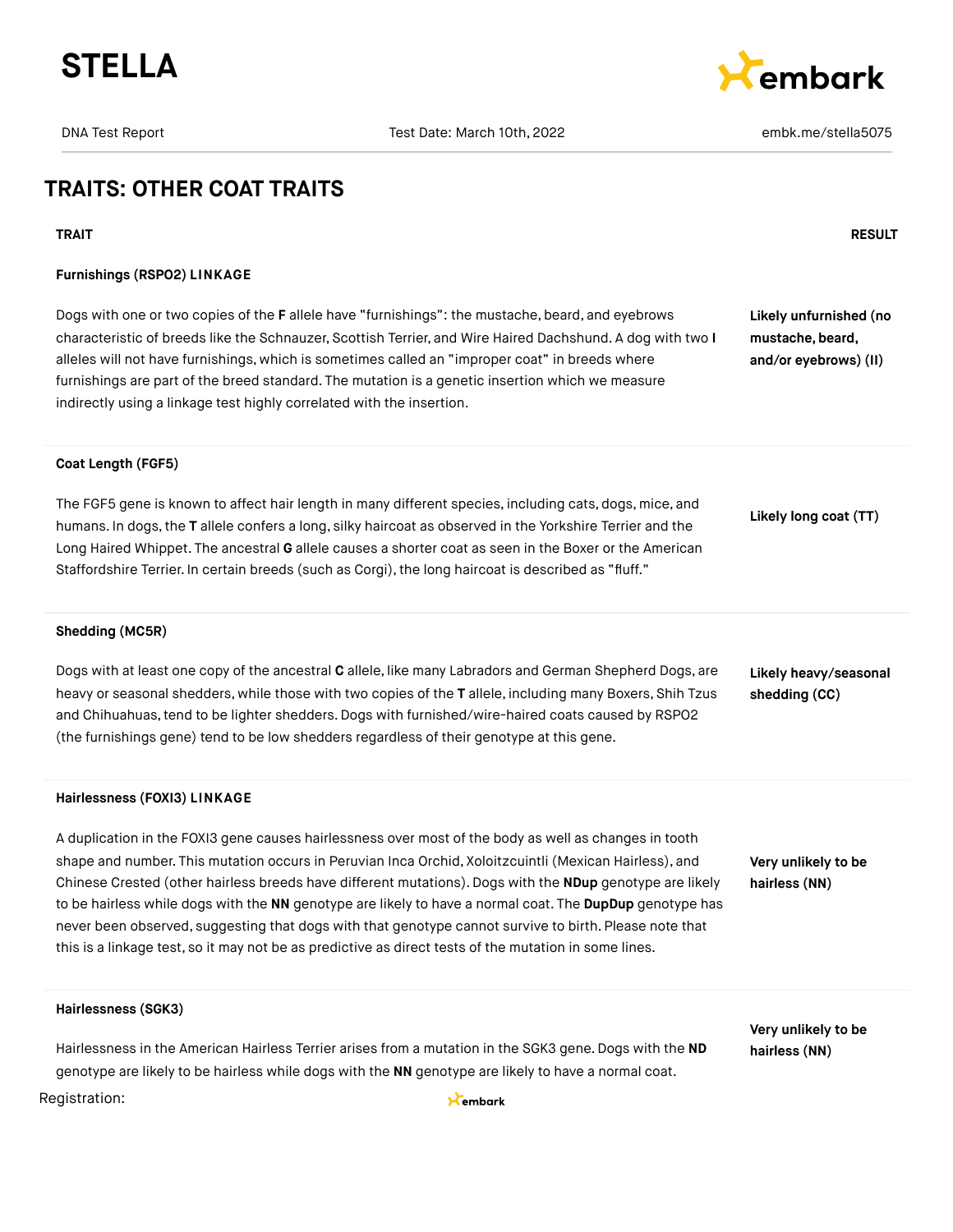



### **TRAITS: OTHER COAT TRAITS (CONTINUED)**

### **TRAIT RESULT**

### **Oculocutaneous Albinism Type 2 (SLC45A2) LINKAGE**

Dogs with two copies **DD** of this deletion in the SLC45A2 gene have oculocutaneous albinism (OCA), also known as Doberman Z Factor Albinism, a recessive condition characterized by severely reduced or absent pigment in the eyes, skin, and hair. Affected dogs sometimes suffer from vision problems due to lack of eye pigment (which helps direct and absorb ambient light) and are prone to sunburn. Dogs with a single copy of the deletion **ND** will not be affected but can pass the mutation on to their offspring. This particular mutation can be traced back to a single white Doberman Pinscher born in 1976, and it has only been observed in dogs descended from this individual. Please note that this is a linkage test, so it may not be as predictive as direct tests of the mutation in some lines. **Likely not albino (NN)**

#### **Coat Texture (KRT71)**

Dogs with a long coat and at least one copy of the **T** allele have a wavy or curly coat characteristic of Poodles and Bichon Frises. Dogs with two copies of the ancestral **C** allele are likely to have a straight coat, but there are other factors that can cause a curly coat,for example if they at least one **F** allele for the Furnishings (RSPO2) gene then they are likely to have a curly coat. Dogs with short coats may carry one or two copies of the **T** allele but still have straight coats.

**Likely straight coat (CC)**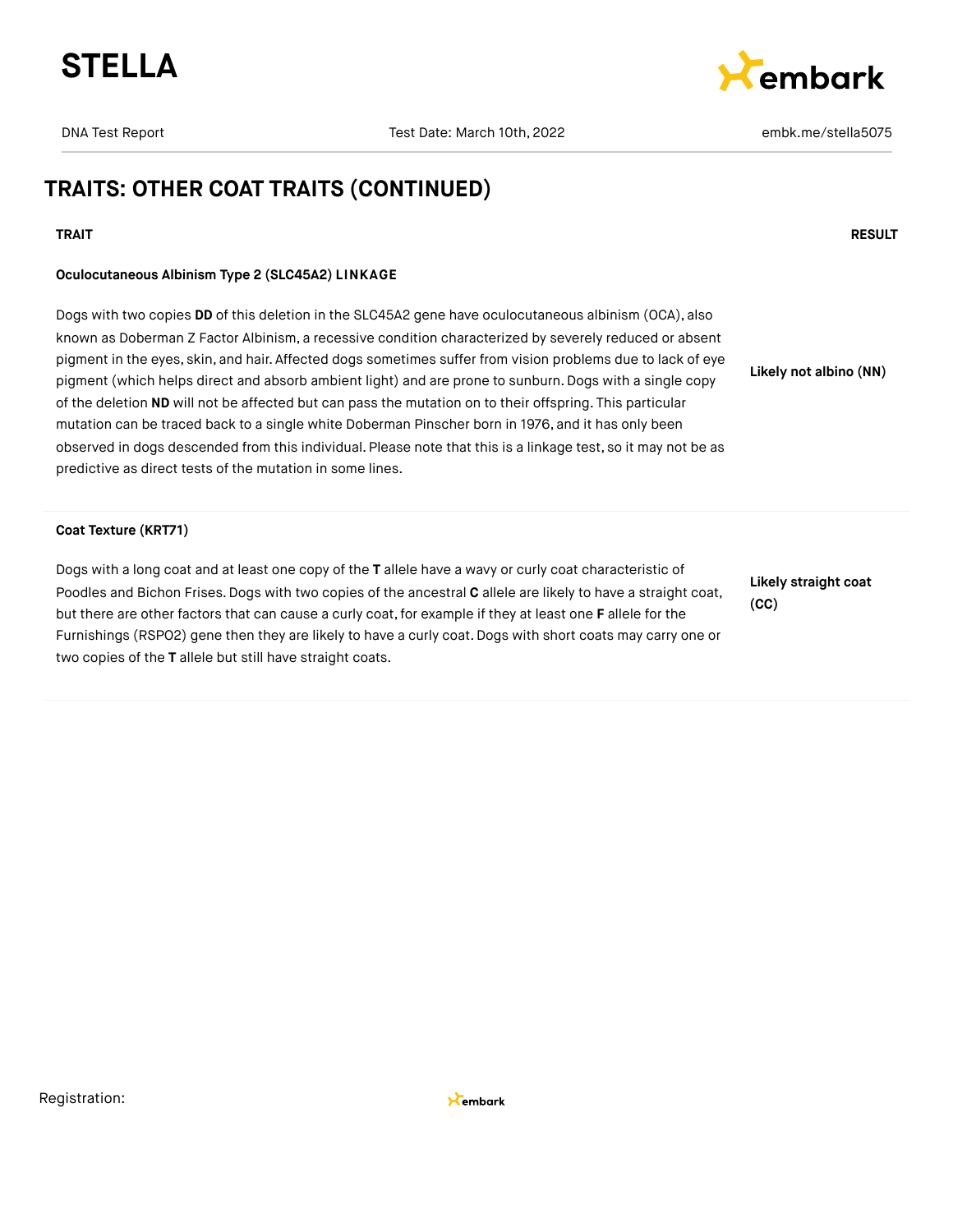



### **TRAITS: OTHER BODY FEATURES**

**TRAIT RESULT**

#### **Muzzle Length (BMP3)**

Dogs in medium-length muzzle (mesocephalic) breeds like Staffordshire Terriers and Labradors, and long muzzle (dolichocephalic) breeds like Whippet and Collie have one, or more commonly two, copies of the ancestral **C** allele.Dogs in many short-length muzzle (brachycephalic) breeds such as the English Bulldog, Pug, and Pekingese have two copies of the derived **A** allele. At least five different genes affect muzzle length in dogs, with BMP3 being the only one with a known causal mutation. For example, the skull shape of some breeds, including the dolichocephalic Scottish Terrier or the brachycephalic Japanese Chin, appear to be caused by other genes. Thus, dogs may have short or long muzzles due to other genetic factors that are not yet known to science.

**Likely medium or long muzzle (CC)**

**Tail Length (T)**

Whereas most dogs have two **C** alleles and a long tail, dogs with one **G** allele are likely to have a bobtail, which is an unusually short or absent tail. This mutation causes natural bobtail in many breeds including the Pembroke Welsh Corgi, the Australian Shepherd, and the Brittany Spaniel. Dogs with GG genotypes have not been observed, suggesting that dogs with the **GG** genotype do not survive to birth. Please note that this mutation does not explain every natural bobtail! While certain lineages of Boston Terrier, English Bulldog,Rottweiler, Miniature Schnauzer, Cavalier King Charles Spaniel, and Parson Russell Terrier, and Dobermans are born with a natural bobtail, these breeds do not have this mutation. This suggests that other unknown genetic mutations can also lead to a natural bobtail.

#### **Hind Dewclaws (LMBR1)**

Common in certain breeds such as the Saint Bernard, hind dewclaws are extra, nonfunctional digits located midway between a dog's paw and hock. Dogs with at least one copy of the **T** allele have about a 50% chance of having hind dewclaws.Note that other (currently unknown to science) mutations can also cause hind dewclaws, so some **CC** or **TC** dogs will have hind dewclaws.

**Likely normal-length tail (CC)**

**Unlikely to have hind dew claws (CC)**

Registration:

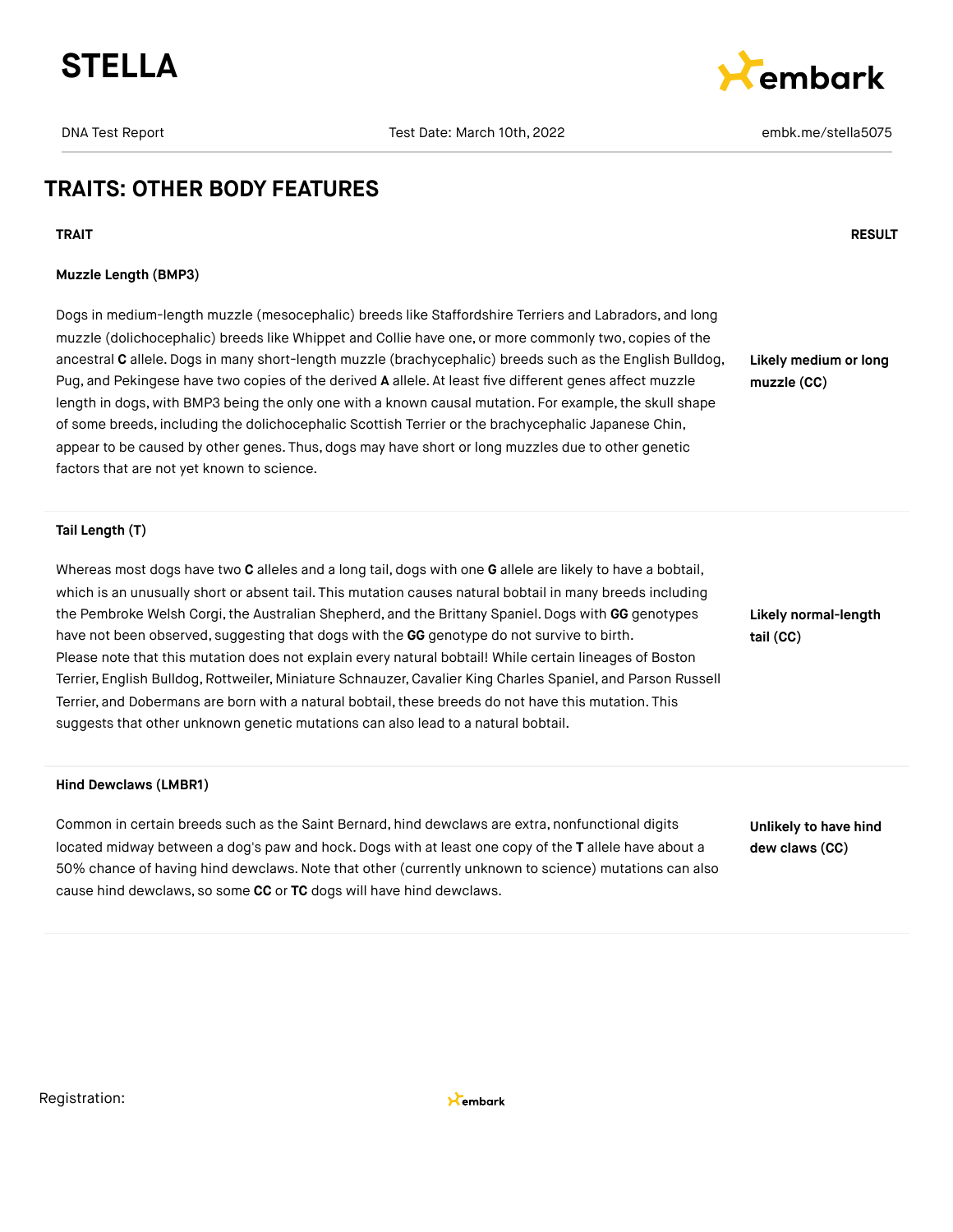



### **TRAITS: OTHER BODY FEATURES (CONTINUED)**

### **TRAIT RESULT**

### **Blue Eye Color (ALX4) LINKAGE**

Embark researchers discovered this large duplication associated with blue eyes in Arctic breeds like Siberian Husky as well as tri-colored (non-merle) Australian Shepherds. Dogs with at least one copy of the duplication (**Dup**) are more likely to have at least one blue eye. Some dogs with the duplication may have only one blue eye (complete heterochromia) or may not have blue eyes at all; nevertheless,they can still pass the duplication and the trait to their offspring.**NN** dogs do not carry this duplication, but may have blue eyes due to other factors, such as merle. Please note that this is a linkage test, so it may not be as predictive as direct tests of the mutation in some lines.

**Less likely to have blue eyes (NN)**

#### **Back Muscling & Bulk, Large Breed (ACSL4)**

The **T** allele is associated with heavy muscling along the back and trunk in characteristically "bulky" largebreed dogs including the Saint Bernard, Bernese Mountain Dog, Greater Swiss Mountain Dog, and Rottweiler. The "bulky" **T** allele is absent from leaner shaped large breed dogs like the Great Dane, Irish Wolfhound, and Scottish Deerhound, which are fixed for the ancestral **C** allele.Note that this mutation does not seem to affect muscling in small or even mid-sized dog breeds with notable back muscling, including the American Staffordshire Terrier, Boston Terrier, and the English Bulldog.

**Likely normal muscling (CC)**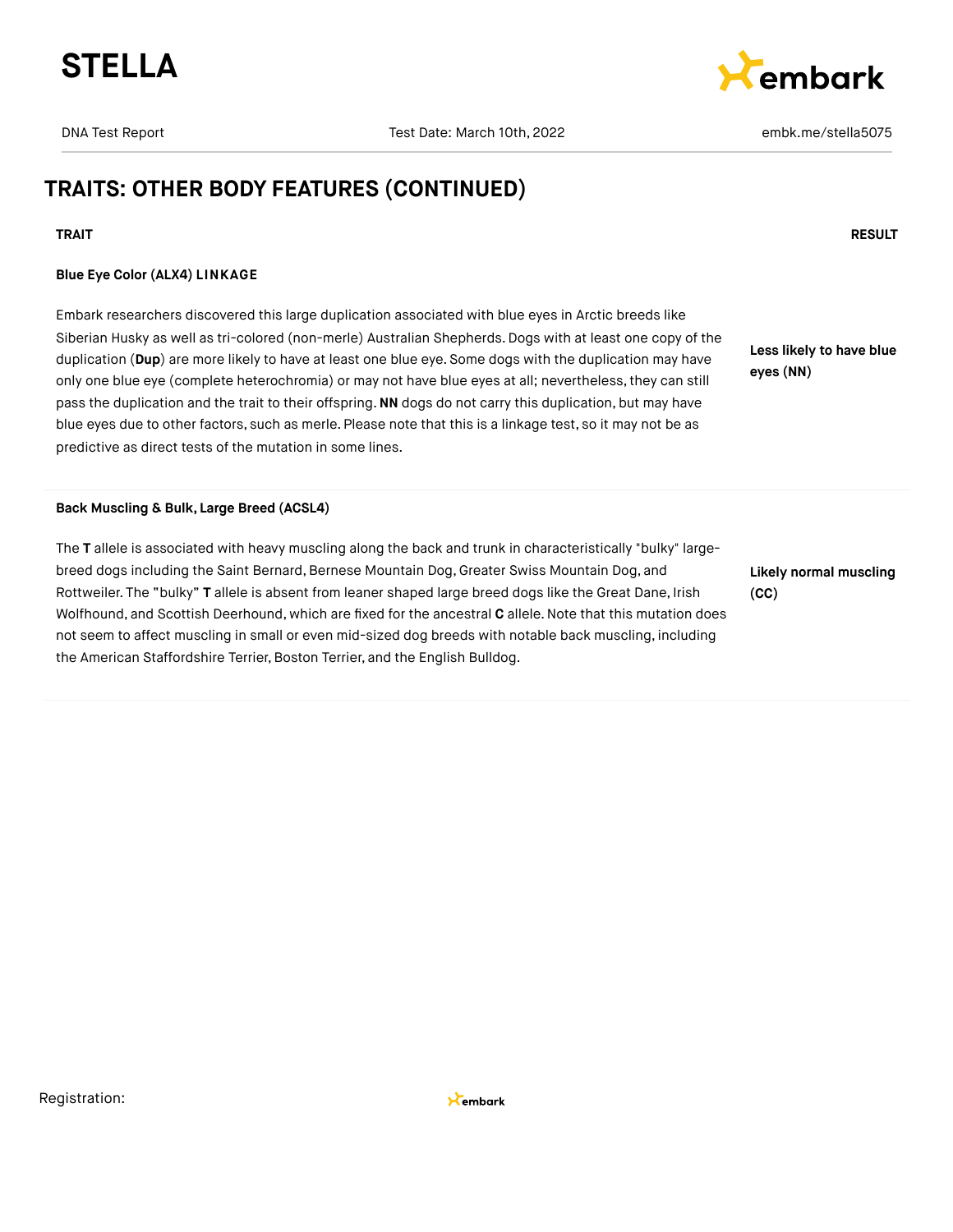



| <b>DNA Test Report</b>                                                        | Test Date: March 10th, 2022 | embk.me/stella5075 |
|-------------------------------------------------------------------------------|-----------------------------|--------------------|
| <b>TRAITS: BODY SIZE</b>                                                      |                             |                    |
| <b>TRAIT</b>                                                                  |                             | <b>RESULT</b>      |
| Body Size (IGF1)<br>The I allele is associated with smaller body size.        |                             | Larger (NN)        |
| Body Size (IGFR1)<br>The A allele is associated with smaller body size.       |                             | Larger (GG)        |
| Body Size (STC2)<br>The A allele is associated with smaller body size.        |                             | Larger (TT)        |
| Body Size (GHR - E191K)<br>The A allele is associated with smaller body size. |                             | Larger (GG)        |
| Body Size (GHR - P177L)<br>The T allele is associated with smaller body size. |                             | Larger (CC)        |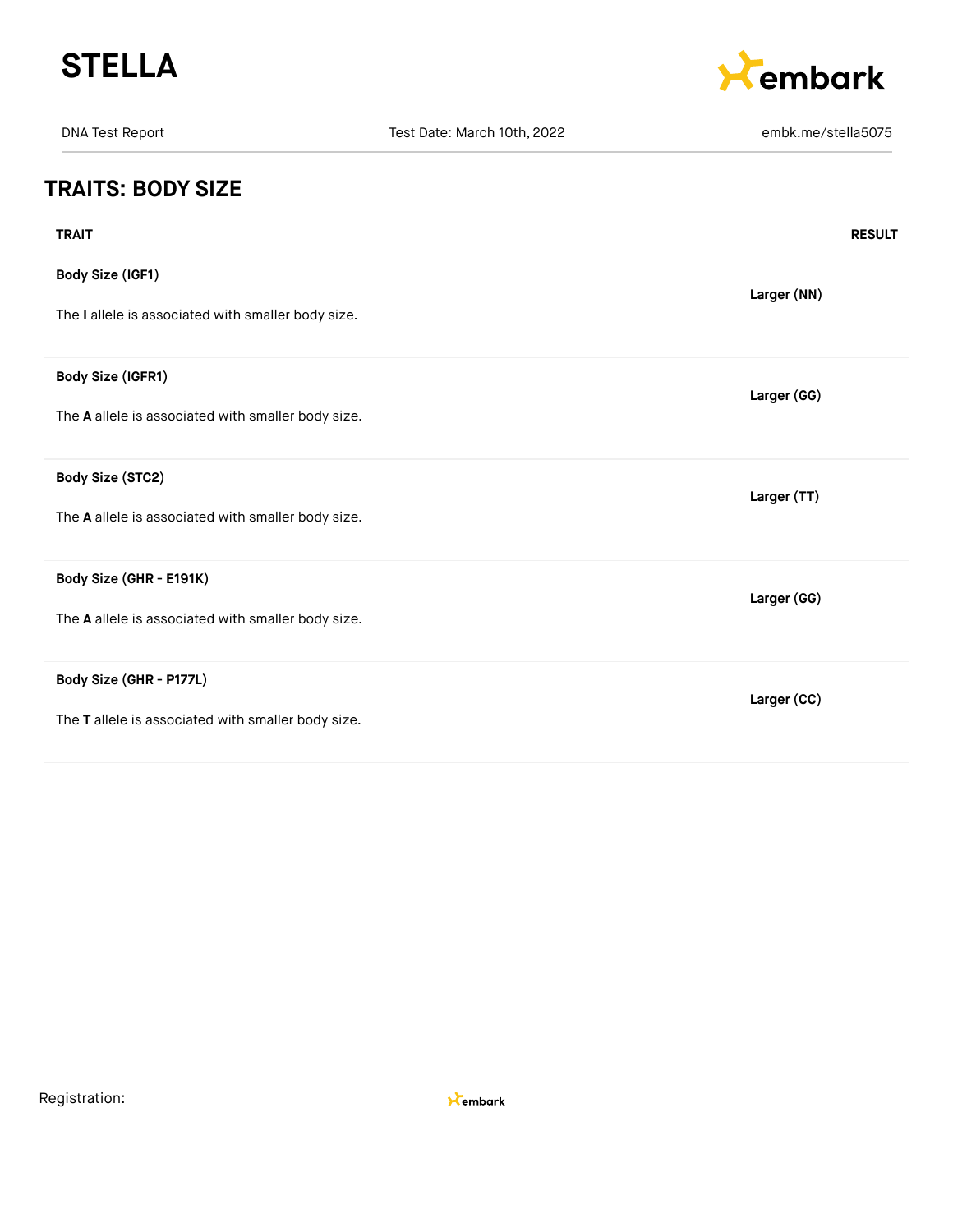

DNA Test Report Test Date: March 10th, 2022 and the market Report of the Stellas D75



### **TRAITS: PERFORMANCE**

**TRAIT RESULT**

### **Altitude Adaptation (EPAS1)**

This mutation causes dogs to be especially tolerant of low oxygen environments (hypoxia), such as those found at high elevations.Dogs with at least one **A** allele are less susceptible to "altitude sickness." This mutation was originally identified in breeds from high altitude areas such as the Tibetan Mastiff. **Normal altitude tolerance (GG)**

### **Appetite (POMC) LINKAGE**

This mutation in the POMC gene is found primarily in Labrador and Flat Coated Retrievers.Compared to dogs with no copies of the mutation (**NN**), dogs with one (**ND**) or two (**DD**) copies of the mutation are more likely to have high food motivation, which can cause them to eat excessively, have higher body fat percentage, and be more prone to obesity. Read more about the genetics of POMC, and learn how you can contribute to research, in our blog post [\(https://embarkvet.com/resources/blog/pomc-dogs/\).](https://embarkvet.com/resources/blog/pomc-dogs/) We measure this result using a linkage test. **Normal food motivation (NN)**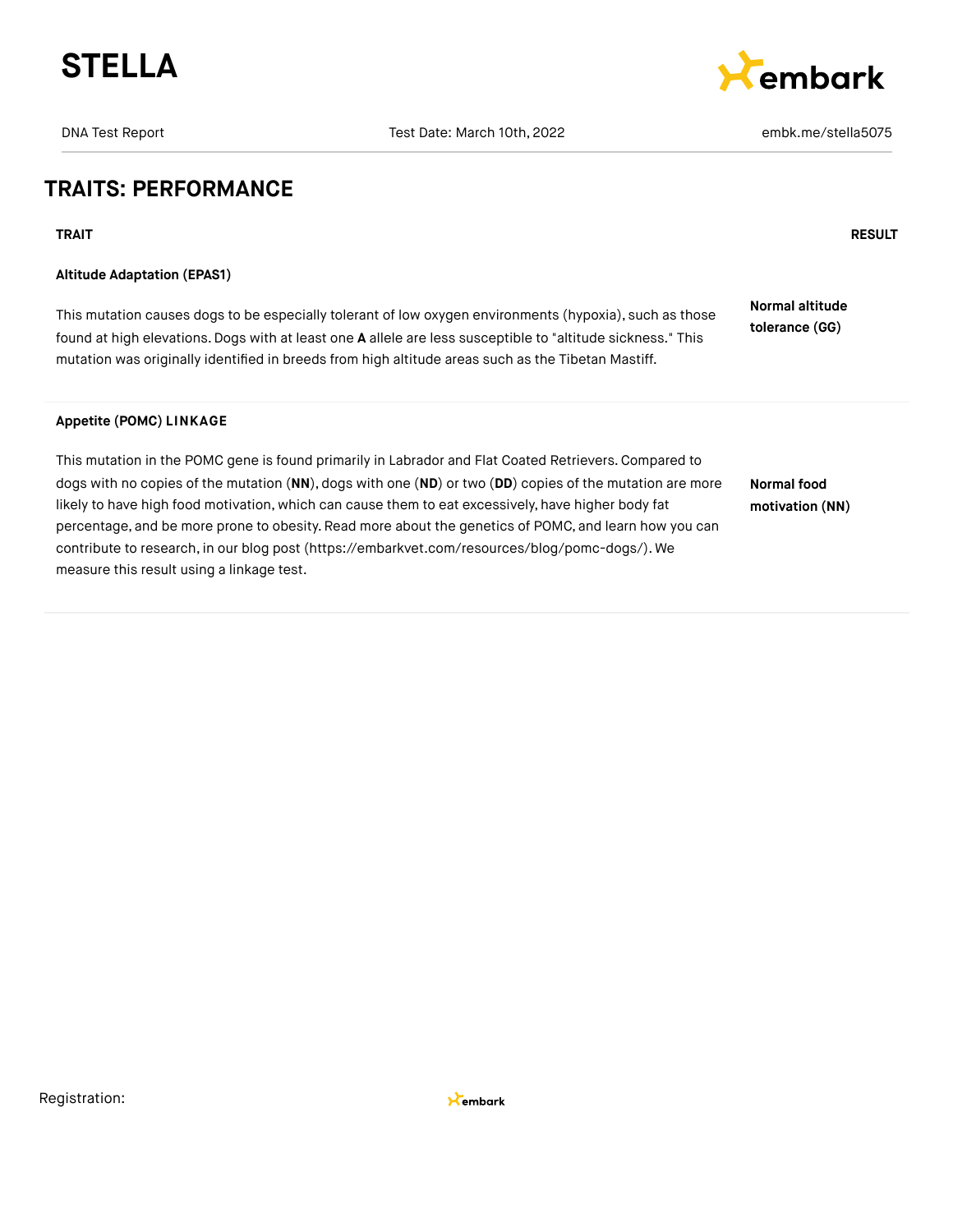



### **CLINICAL TOOLS**

These clinical genetic tools can inform clinical decisions and diagnoses. These tools do not predict increased risk for disease.

### **Alanine Aminotransferase Activity (GPT)**

Stella's baseline ALT level is likely to be Normal

### **What is Alanine Aminotransferase Activity?**

Alanine aminotransferase (ALT) is a clinical tool that can be used by veterinarians to better monitor liver health. This result is not associated with liver disease. ALT is one of several values veterinarians measure on routine blood work to evaluate the liver. It is a naturally occurring enzyme located in liver cells that helps break down protein. When the liver is damaged or inflamed, ALT is released into the bloodstream.

#### **How vets diagnose this condition**

Genetic testing is the only way to provide your veterinarian with this clinical tool.

### **How this condition is treated**

Veterinarians may recommend blood work to establish a baseline ALT value for healthy dogs with one or two copies of this variant.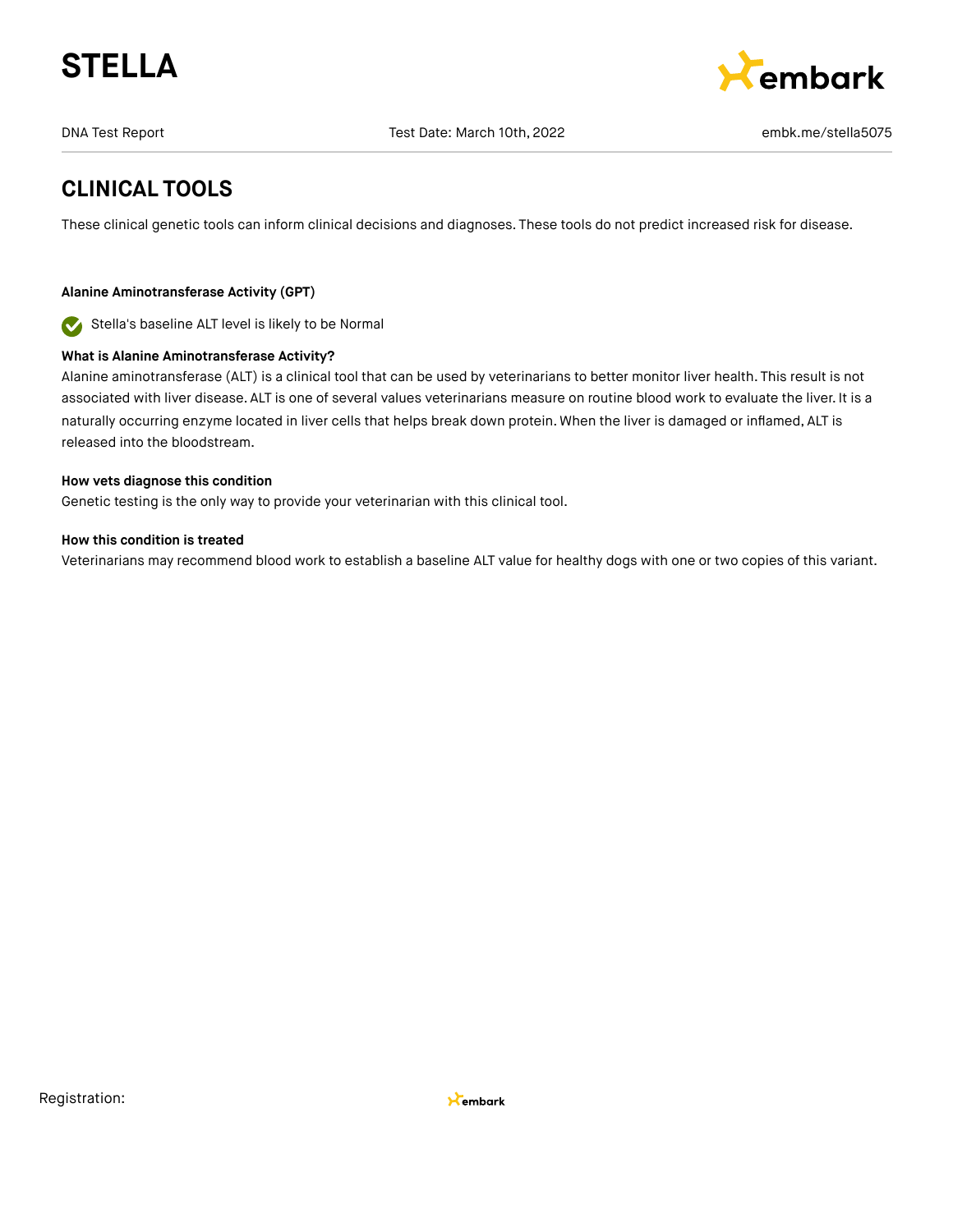



### **HEALTH REPORT**

### **How to interpret Stella's genetic health results:**

If Stella inherited any of the variants that we tested, they will be listed at the top of the Health Report section, along with a description of how to interpret this result. We also include all of the variants that we tested Stella for that we did not detect the risk variant for.

### **A genetic test is not a diagnosis**

This genetic test does not diagnose a disease. Please talk to your vet about your dog's genetic results, or if you think that your pet may have a health condition or disease.

| Stella inherited one variant that you should learn more about. |                           |                      |
|----------------------------------------------------------------|---------------------------|----------------------|
| <b>Ichthyosis, ICH1</b>                                        |                           |                      |
| <b>Breed-Relevant Genetic Conditions</b>                       | 9 variants not detected   | $\blacktriangledown$ |
| <b>Additional Genetic Conditions</b>                           | 209 variants not detected |                      |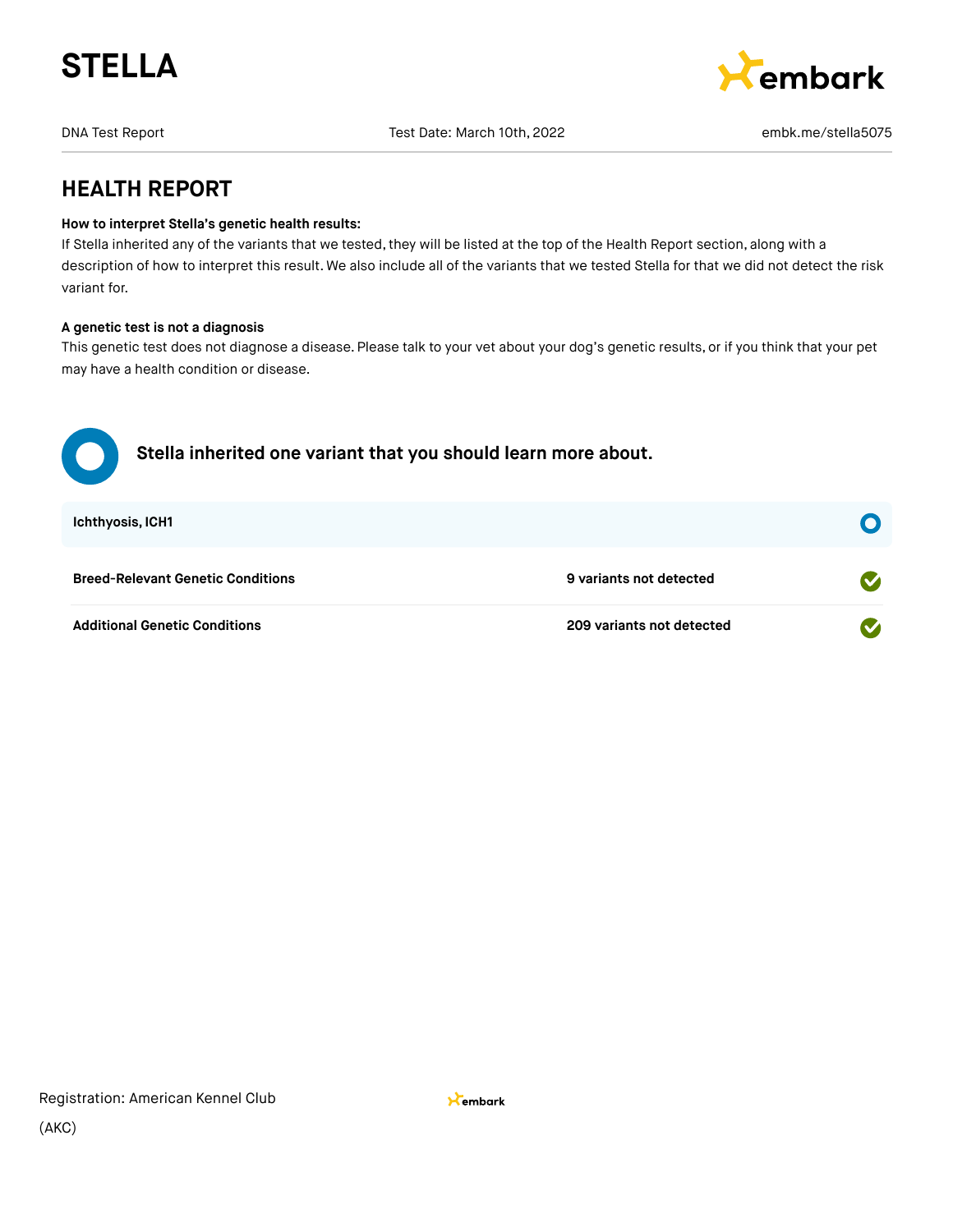



### **HEALTH REPORT**

### **Ichthyosis, ICH1 (PNPLA1,Golden Retriever Variant)**

Stella inherited one copy of the variant we tested

#### **What does this result mean?**

This result should not impact Stella's health but it could have consequences for siblings or other related dogs if they inherited two copies of the variant. We recommend discussing this result with their owners or breeders if you are in contact.

#### **Impact on Breeding**

Your dog carries this variant and will pass it on to ~50% of her offspring.

#### **What is Ichthyosis, ICH1?**

This skin disorder gets its name from the thick, darkly pigmented scales of skin ("ichthys" is Greek for "fish") that affected dogs display on their noses, paw pads, and muzzles.

#### **When signs & symptoms develop in affected dogs**

As puppies, affected dogs can show signs of scaling. This disease tends to worsen with age.

#### **How vets diagnose this condition**

Examining the characteristic lesions is the first step in diagnosing Ichthyosis. Confirmatory genetic testing and/or skin biopsies can also be performed.

#### **How this condition is treated**

There is no definitive treatment for ichthyosis: typically, ichthyotic dogs are maintained on a continuous treatment of mild antidandruff shampoos and moisturizing rinses. This is a chronic and frustrating condition to manage.

#### **Actions to take if your dog is affected**

Following your veterinarian's advice on skin care and nutrition is the best way to manage ichthyosis.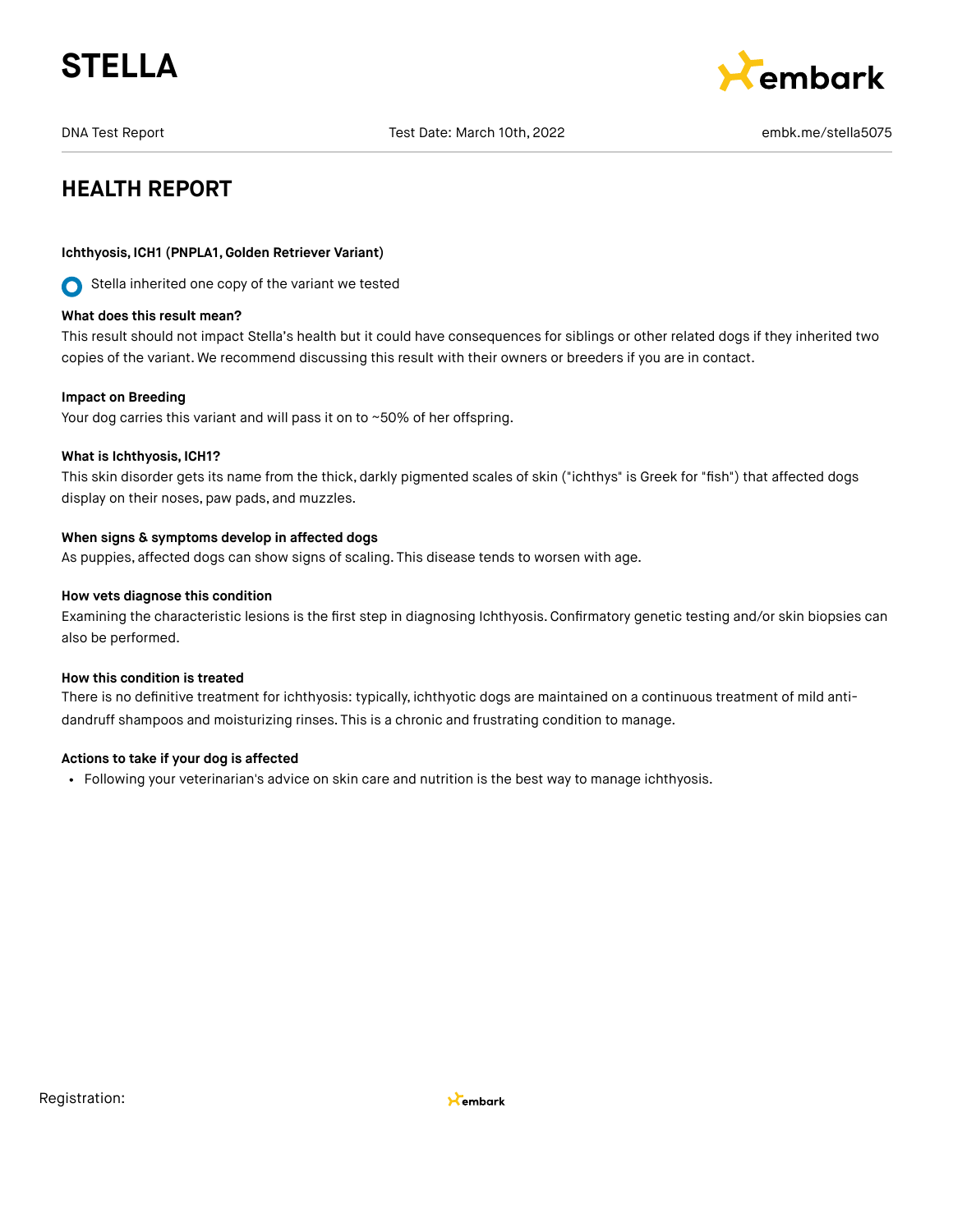



### **BREED-RELEVANT CONDITIONS TESTED**



**Stella did not have the variants that we tested for, that are relevant to her breed:**

- **Progressive Retinal Atrophy, prcd (PRCD Exon 1)**
- **Golden Retriever Progressive Retinal Atrophy 1, GR-PRA1 (SLC4A3)**
- **Golden Retriever Progressive Retinal Atrophy 2,GR-PRA2 (TTC8)**  $\blacktriangledown$
- **Neuronal Ceroid Lipofuscinosis 5,NCL 5 (CLN5 Exon 4 Deletion,Golden Retriever Variant)**  $\blacktriangledown$
- **Degenerative Myelopathy,DM (SOD1A)**  $\blacktriangledown$
- **Muscular Dystrophy (DMD,Golden Retriever Variant)**  $\blacktriangledown$
- **Congenital Myasthenic Syndrome,CMS (COLQ, Golden Retriever Variant)**  $\blacktriangledown$
- **Dystrophic Epidermolysis Bullosa (COL7A1,Golden Retriever Variant)**  $\boldsymbol{\mathcal{S}}$
- **Osteogenesis Imperfecta,Brittle Bone Disease (COL1A1,Golden Retriever Variant)**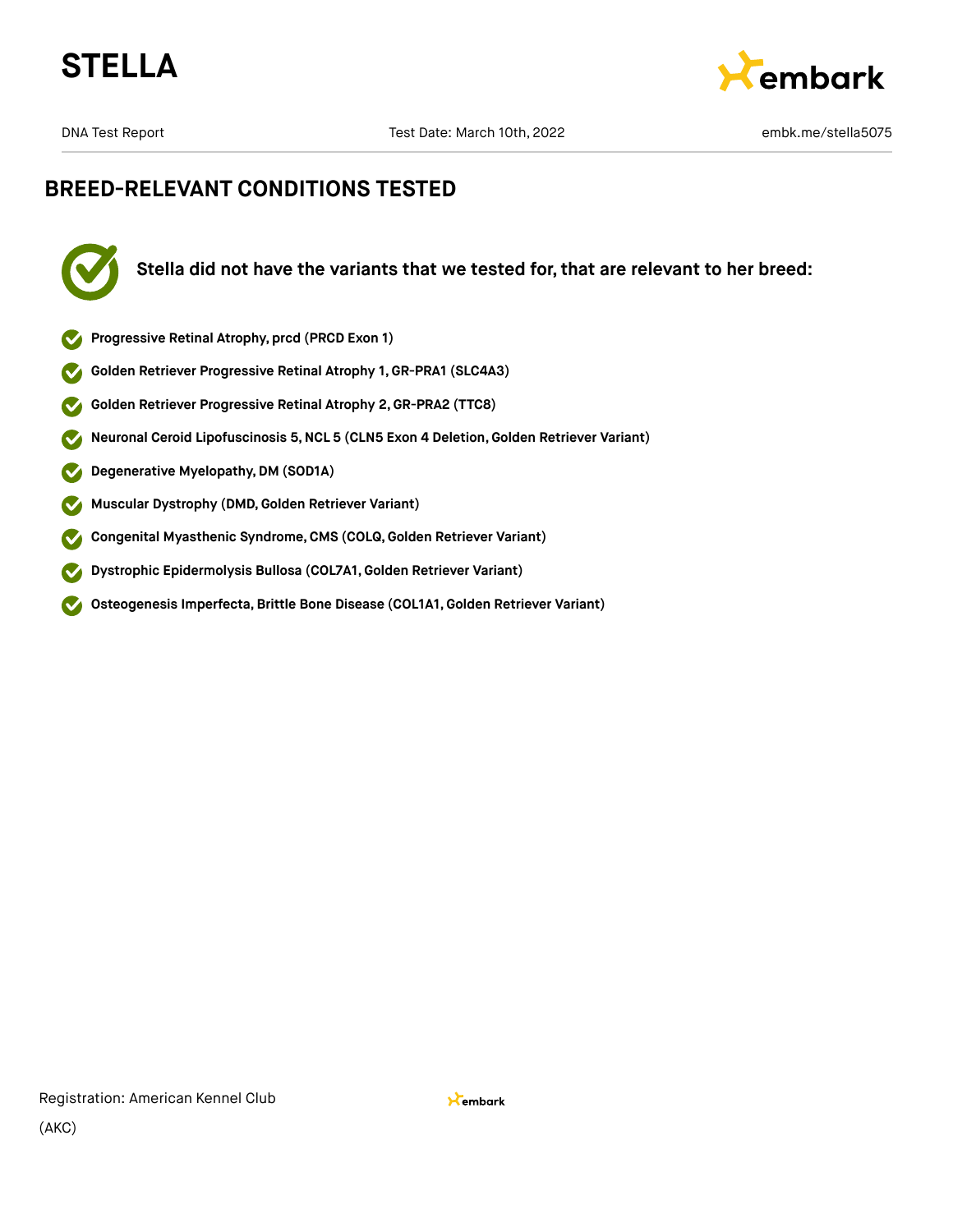



### **ADDITIONAL CONDITIONS TESTED**

**Stella did not have the variants that we tested for, in the following conditions that the potential effect on dogs with Stella's breed may not yet be known.**

- **MDR1 Drug Sensitivity (ABCB1)**
- **P2Y12 Receptor Platelet Disorder (P2Y12)**
- **Factor IX Deficiency, Hemophilia B (F9 Exon 7, Terrier Variant)**
- **Factor IX Deficiency,Hemophilia B (F9 Exon 7, Rhodesian Ridgeback Variant)**
- **Factor VII Deficiency (F7 Exon 5)**
- **Factor VIII Deficiency, Hemophilia A (F8 Exon 10, Boxer Variant)**
- **Factor VIII Deficiency,Hemophilia A (F8 Exon 11,German Shepherd Variant 1)**
- **Factor VIII Deficiency,Hemophilia A (F8 Exon 1, German Shepherd Variant 2)**
- **Thrombopathia (RASGRP1 Exon 5,Basset Hound Variant)**
- **Thrombopathia (RASGRP1 Exon 8, Landseer Variant)**
- **Thrombopathia (RASGRP1 Exon 5, American Eskimo Dog Variant)**
- **Von Willebrand Disease Type III, Type III vWD (VWF Exon 4, Terrier Variant)**
- **Von Willebrand Disease Type III, Type III vWD (VWF Exon 7, Shetland Sheepdog Variant)**
- **Von Willebrand Disease Type I, Type I vWD (VWF)**
- **Von Willebrand Disease Type II, Type II vWD (VWF, Pointer Variant)**
- **Canine Leukocyte Adhesion Deficiency Type I,CLAD I (ITGB2, Setter Variant)**
- **Canine Leukocyte Adhesion Deficiency Type III, CLAD III (FERMT3,German Shepherd Variant)**
- **Congenital Macrothrombocytopenia (TUBB1 Exon 1, Cairn and Norfolk Terrier Variant)**
- **Canine Elliptocytosis (SPTB Exon 30)**
- **Glanzmann's Thrombasthenia Type I (ITGA2B Exon 13,Great Pyrenees Variant)**
- **Glanzmann's Thrombasthenia Type I (ITGA2B Exon 12,Otterhound Variant)**
- **May-Hegglin Anomaly (MYH9)**
- **Prekallikrein Deficiency (KLKB1 Exon 8)**

Registration: American Kennel Club

Kembark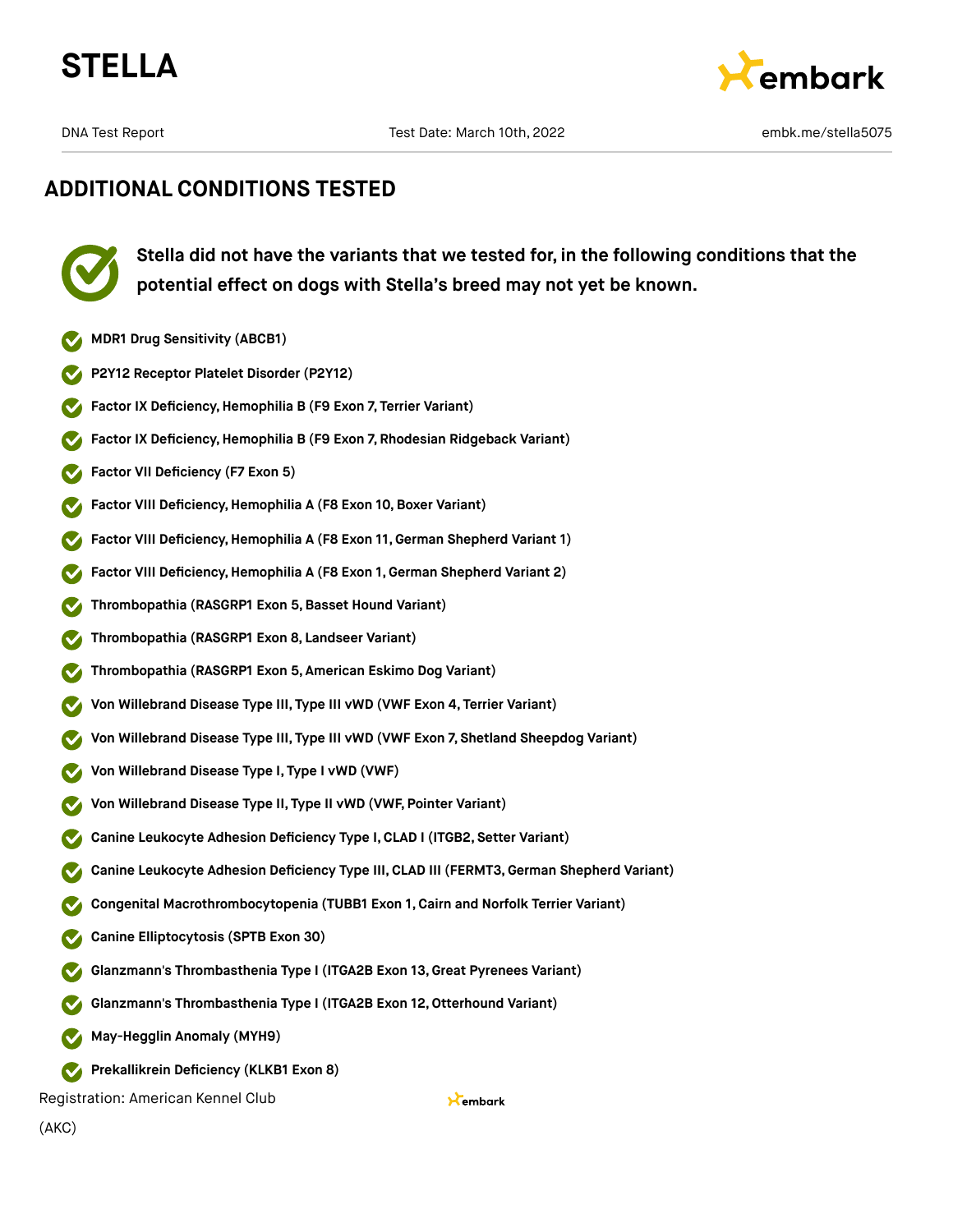



DNA Test Report Test Date: March 10th, 2022 and the market Report of the Stellas Proport of Test Date: March 10th, 2022

### **ADDITIONAL CONDITIONS TESTED**

- **Pyruvate Kinase Deficiency (PKLR Exon 7, Pug Variant)**
- **Pyruvate Kinase Deficiency (PKLR Exon 7,Beagle Variant)**
- **Pyruvate Kinase Deficiency (PKLR Exon 10, Terrier Variant)**
- **Trapped Neutrophil Syndrome, TNS (VPS13B)**
- **Ligneous Membranitis, LM (PLG)**
- **Platelet Factor X Receptor Deficiency, Scott Syndrome (TMEM16F)**
- **Methemoglobinemia (CYB5R3)**
- **Bernard-Soulier Syndrome,BSS (GP9,Cocker Spaniel Variant)**
- **Congenital Hypothyroidism (TPO, Tenterfield Terrier Variant)**
- **Congenital Hypothyroidism (TPO, Rat, Toy,Hairless Terrier Variant)**
- **Congenital Dyshormonogenic Hypothyroidism with Goiter (SLC5A5, Shih Tzu Variant)**
- **Complement 3 Deficiency,C3 Deficiency (C3)**
- **Severe Combined Immunodeficiency, SCID (PRKDC, Terrier Variant)**
- **Severe Combined Immunodeficiency, SCID (RAG1, Wetterhoun Variant)**
- **X-linked Severe Combined Immunodeficiency, X-SCID (IL2RG Exon 1, Basset Hound Variant)**
- **X-linked Severe Combined Immunodeficiency, X-SCID (IL2RG,Corgi Variant)**
- **Progressive Retinal Atrophy,rcd1 (PDE6B Exon 21, Irish Setter Variant)**
- **Progressive Retinal Atrophy,rcd3 (PDE6A)**
- **Progressive Retinal Atrophy,CNGA (CNGA1 Exon 9)**
- **Progressive Retinal Atrophy, PRA1 (CNGB1)**
- **Progressive Retinal Atrophy (SAG)**
- **Progressive Retinal Atrophy, crd1 (PDE6B, American Staffordshire Terrier Variant)**
- **Progressive Retinal Atrophy, crd4/cord1 (RPGRIP1)**
- **X-Linked Progressive Retinal Atrophy 1, XL-PRA1 (RPGR)**
- **Progressive Retinal Atrophy, PRA3 (FAM161A)**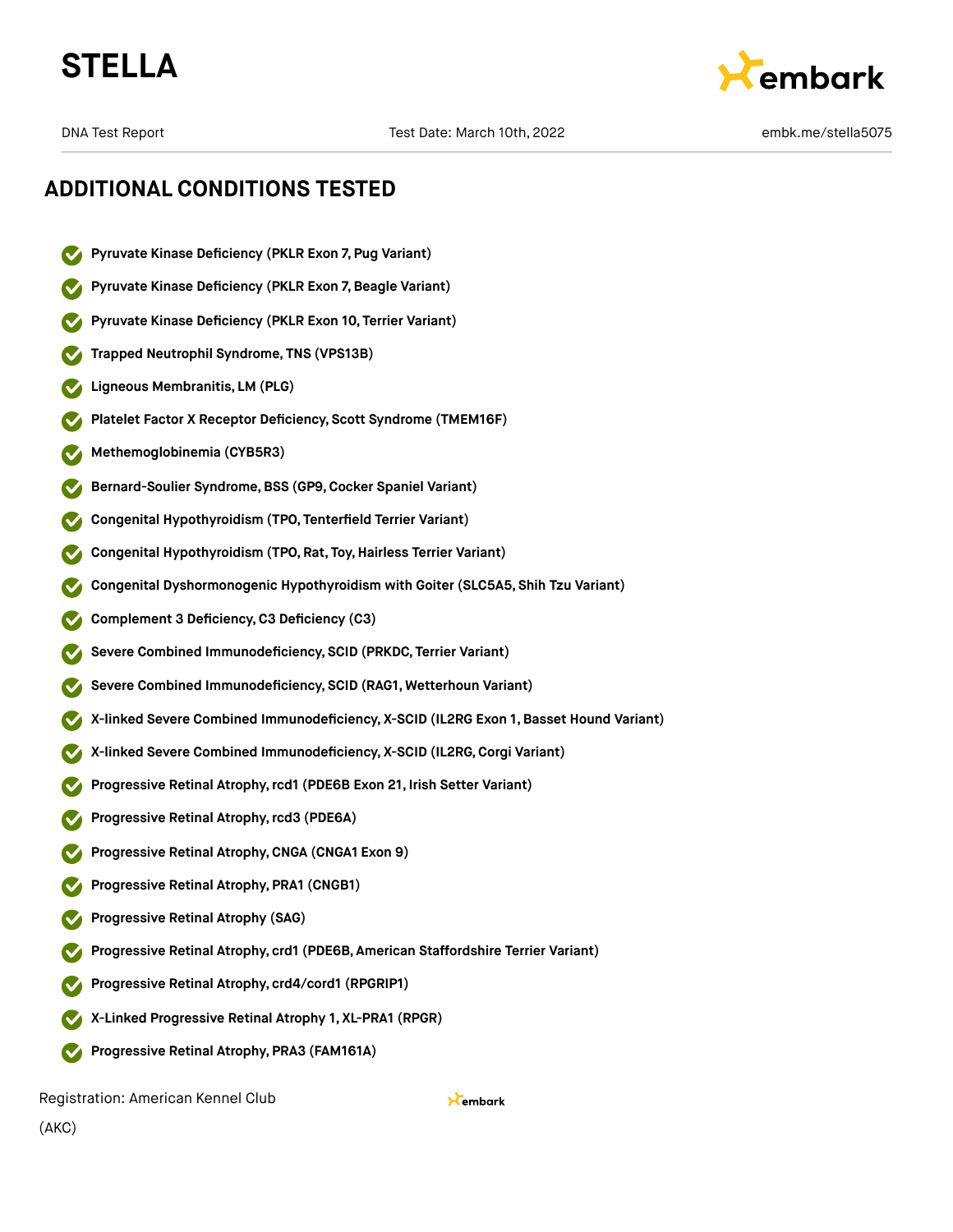



DNA Test Report Test Date: March 10th, 2022 and the market Report of the Stellas Proport of Test Date: March 10th, 2022

### **ADDITIONAL CONDITIONS TESTED**

- **Collie Eye Anomaly,Choroidal Hypoplasia,CEA (NHEJ1)**
- **Day Blindness,Cone Degeneration, Achromatopsia (CNGB3 Deletion, Alaskan Malamute Variant)**
- **Day Blindness,Cone Degeneration, Achromatopsia (CNGB3 Exon 6,German Shorthaired Pointer Variant)**
- **Achromatopsia (CNGA3 Exon 7,German Shepherd Variant)**
- **Achromatopsia (CNGA3 Exon 7, Labrador Retriever Variant)**
- **Autosomal Dominant Progressive Retinal Atrophy (RHO)**
- **Canine Multifocal Retinopathy, cmr1 (BEST1 Exon 2)**
- **Canine Multifocal Retinopathy, cmr2 (BEST1 Exon 5,Coton de Tulear Variant)**
- **Canine Multifocal Retinopathy, cmr3 (BEST1 Exon 10 Deletion, Finnish and Swedish Lapphund, Lapponian Herder Variant)**
- **Primary Open Angle Glaucoma (ADAMTS10 Exon 9,Norwegian Elkhound Variant)**
- **Primary Open Angle Glaucoma (ADAMTS10 Exon 17, Beagle Variant)**
- **Primary Open Angle Glaucoma (ADAMTS17 Exon 11,Basset Fauve de Bretagne Variant)**
- **Primary Open Angle Glaucoma and Primary Lens Luxation (ADAMTS17 Exon 2,Chinese Shar-Pei Variant)**
- **Goniodysgenesis and Glaucoma, Pectinate Ligament Dysplasia, PLD (OLFM3)**
- **Hereditary Cataracts, Early-Onset Cataracts, Juvenile Cataracts (HSF4 Exon 9, Australian Shepherd Variant)**
- **Primary Lens Luxation (ADAMTS17)**
- **Congenital Stationary Night Blindness (RPE65,Briard Variant)**
- **Congenital Stationary Night Blindness (LRIT3,Beagle Variant)**
- **Macular Corneal Dystrophy, MCD (CHST6)**
- **2,8-Dihydroxyadenine Urolithiasis, 2,8-DHA Urolithiasis (APRT)**
- **Cystinuria Type I-A (SLC3A1,Newfoundland Variant)**
- **Cystinuria Type II-A (SLC3A1, Australian Cattle Dog Variant)**
- **Cystinuria Type II-B (SLC7A9, Miniature Pinscher Variant)**
- **Hyperuricosuria and Hyperuricemia or Urolithiasis, HUU (SLC2A9)**
- **Polycystic Kidney Disease, PKD (PKD1)**

Registration: American Kennel Club

Kembark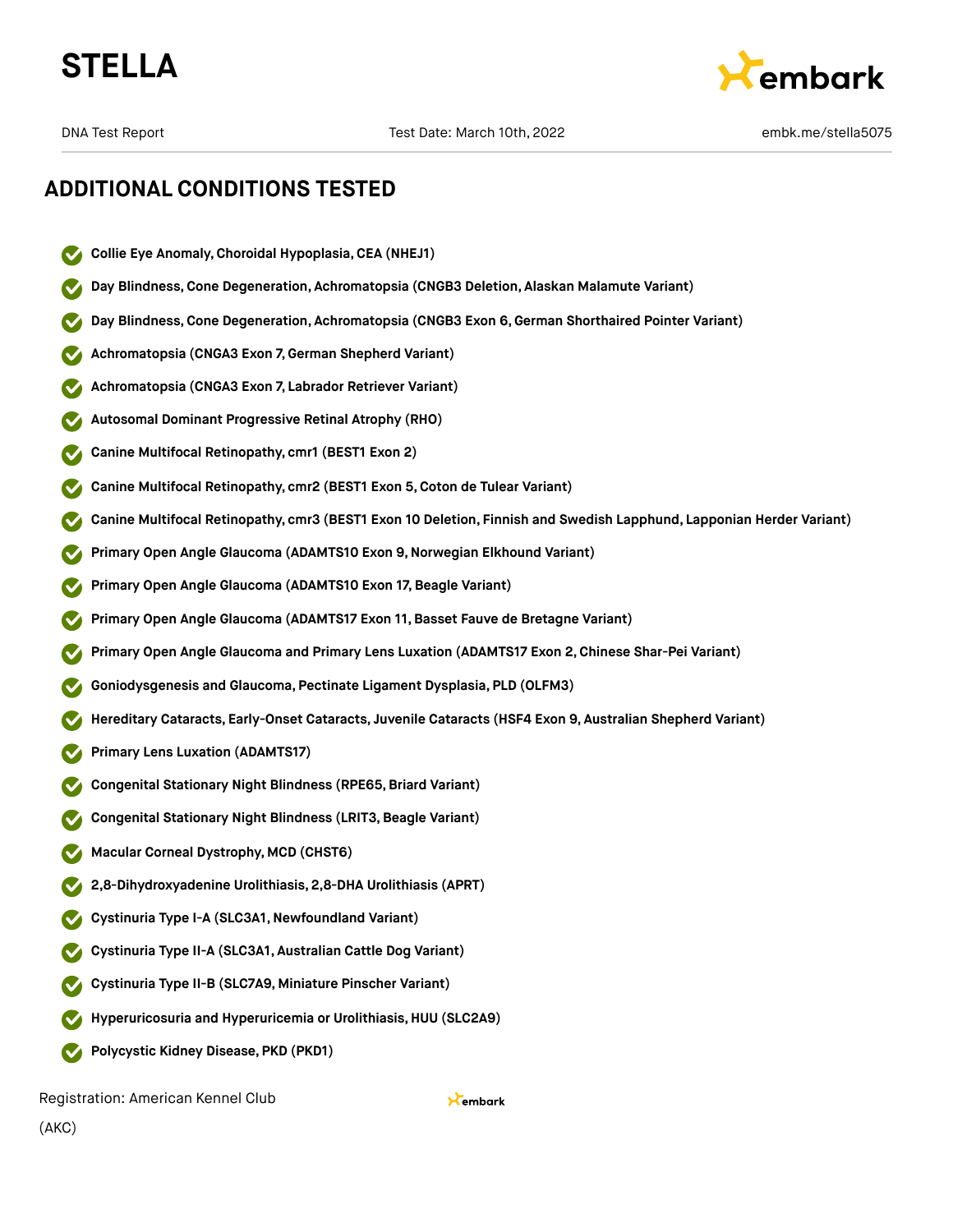



### **ADDITIONAL CONDITIONS TESTED**

- **Primary Hyperoxaluria (AGXT)**
- **Protein Losing Nephropathy, PLN (NPHS1)**
- **X-Linked Hereditary Nephropathy, XLHN (COL4A5 Exon 35, Samoyed Variant 2)**
- **Autosomal Recessive Hereditary Nephropathy, Familial Nephropathy, ARHN (COL4A4 Exon 30, English Springer Spaniel Variant)**
- **Autosomal Recessive Hereditary Nephropathy, Familial Nephropathy, ARHN (COL4A4 Exon 3,Cocker Spaniel Variant)**
- **Fanconi Syndrome (FAN1,Basenji Variant)**
- **Primary Ciliary Dyskinesia, PCD (CCDC39 Exon 3,Old English Sheepdog Variant)**
- **Primary Ciliary Dyskinesia, PCD (NME5, Alaskan Malamute Variant)**
- **Congenital Keratoconjunctivitis Sicca and Ichthyosiform Dermatosis, Dry Eye Curly Coat Syndrome, CKCSID (FAM83H Exon 5)**
- **X-linked Ectodermal Dysplasia, Anhidrotic Ectodermal Dysplasia, XHED (EDA Intron 8)**
- **Renal Cystadenocarcinoma and Nodular Dermatofibrosis, RCND (FLCN Exon 7)**
- **Canine Fucosidosis (FUCA1)**
- **Glycogen Storage Disease Type II, Pompe's Disease,GSD II (GAA, Finnish and Swedish Lapphund, Lapponian Herder Variant)**
- **Glycogen Storage Disease Type IA, Von Gierke Disease,GSD IA (G6PC, Maltese Variant)**
- **Glycogen Storage Disease Type IIIA,GSD IIIA (AGL,Curly Coated Retriever Variant)**
- **Mucopolysaccharidosis Type IIIA, Sanfilippo Syndrome Type A, MPS IIIA (SGSH Exon 6,Dachshund Variant)**
- **Mucopolysaccharidosis Type IIIA, Sanfilippo Syndrome Type A, MPS IIIA (SGSH Exon 6,New Zealand Huntaway Variant)**
- **Mucopolysaccharidosis Type VII, Sly Syndrome, MPS VII (GUSB Exon 5, Terrier Brasileiro Variant)**
- **Mucopolysaccharidosis Type VII, Sly Syndrome, MPS VII (GUSB Exon 3,German Shepherd Variant)**
- **Glycogen storage disease Type VII, Phosphofructokinase Deficiency, PFK Deficiency (PFKM, Whippet and English Springer Spaniel Variant)**
- **Glycogen storage disease Type VII, Phosphofructokinase Deficiency, PFK Deficiency (PFKM, Wachtelhund Variant)**
- **Lagotto Storage Disease (ATG4D)**
- **Neuronal Ceroid Lipofuscinosis 1,NCL 1 (PPT1 Exon 8,Dachshund Variant 1)**
- **Neuronal Ceroid Lipofuscinosis 2,NCL 2 (TPP1 Exon 4,Dachshund Variant 2)**

**Neuronal Ceroid Lipofuscinosis,Cerebellar Ataxia,NCL4A (ARSG Exon 2, American Staffordshire Terrier Variant)**

Kembark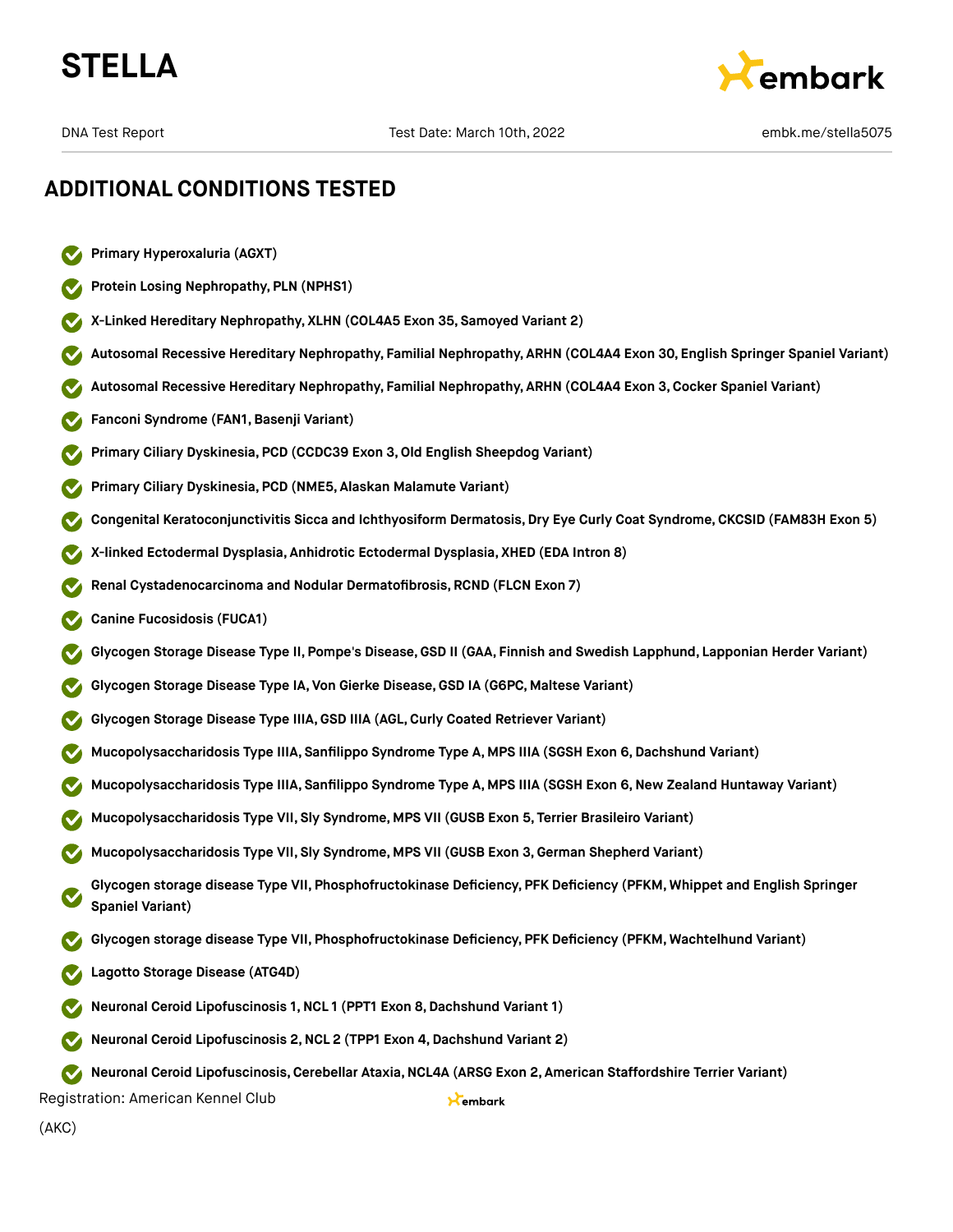



### **ADDITIONAL CONDITIONS TESTED**

- **Neuronal Ceroid Lipofuscinosis 5,NCL 5 (CLN5 Exon 4 SNP, Border Collie Variant)**
- **Neuronal Ceroid Lipofuscinosis 6,NCL 6 (CLN6 Exon 7, Australian Shepherd Variant)**
- **Neuronal Ceroid Lipofuscinosis 8,NCL 8 (CLN8 Exon 2, English Setter Variant)**
- **Neuronal Ceroid Lipofuscinosis 7,NCL 7 (MFSD8,Chihuahua and Chinese Crested Variant)**
- **Neuronal Ceroid Lipofuscinosis 8,NCL 8 (CLN8, Australian Shepherd Variant)**
- **Neuronal Ceroid Lipofuscinosis 10,NCL 10 (CTSD Exon 5, American Bulldog Variant)**
- **Neuronal Ceroid Lipofuscinosis 8,NCL 8 (CLN8 Insertion, Saluki Variant)**
- **Late-Onset Neuronal Ceroid Lipofuscinosis,NCL 12 (ATP13A2, Australian Cattle Dog Variant)**
- **GM1 Gangliosidosis (GLB1 Exon 15, Shiba Inu Variant)**
- **GM1 Gangliosidosis (GLB1 Exon 15, Alaskan Husky Variant)**
- **GM1 Gangliosidosis (GLB1 Exon 2, Portuguese Water Dog Variant)**
- **GM2 Gangliosidosis (HEXB, Poodle Variant)**
- **GM2 Gangliosidosis (HEXA, Japanese Chin Variant)**
- **Globoid Cell Leukodystrophy, Krabbe disease (GALC Exon 5, Terrier Variant)**
- **Autosomal Recessive Amelogenesis Imperfecta, Familial Enamel Hypoplasia (ENAM Deletion, Italian Greyhound Variant)**
- **Autosomal Recessive Amelogenesis Imperfecta, Familial Enamel Hypoplasia (ENAM SNP, Parson Russell Terrier Variant)**
- **Persistent Mullerian Duct Syndrome, PMDS (AMHR2)**
- **Deafness and Vestibular Syndrome of Dobermans, DVDob, DINGS (MYO7A)**
- **Shar-Pei Autoinflammatory Disease, SPAID, Shar-Pei Fever (MTBP)**
- **Neonatal Interstitial Lung Disease (LAMP3)**
- **Recurrent Inflammatory Pulmonary Disease, RIPD (AKNA, Rough Collie Variant)**
- **Alaskan Husky Encephalopathy, Subacute Necrotizing Encephalomyelopathy (SLC19A3)**
- **Alexander Disease (GFAP)**
- **Cerebellar Abiotrophy,Neonatal Cerebellar Cortical Degeneration,NCCD (SPTBN2,Beagle Variant)**
- **Cerebellar Ataxia, Progressive Early-Onset Cerebellar Ataxia (SEL1L, Finnish Hound Variant)**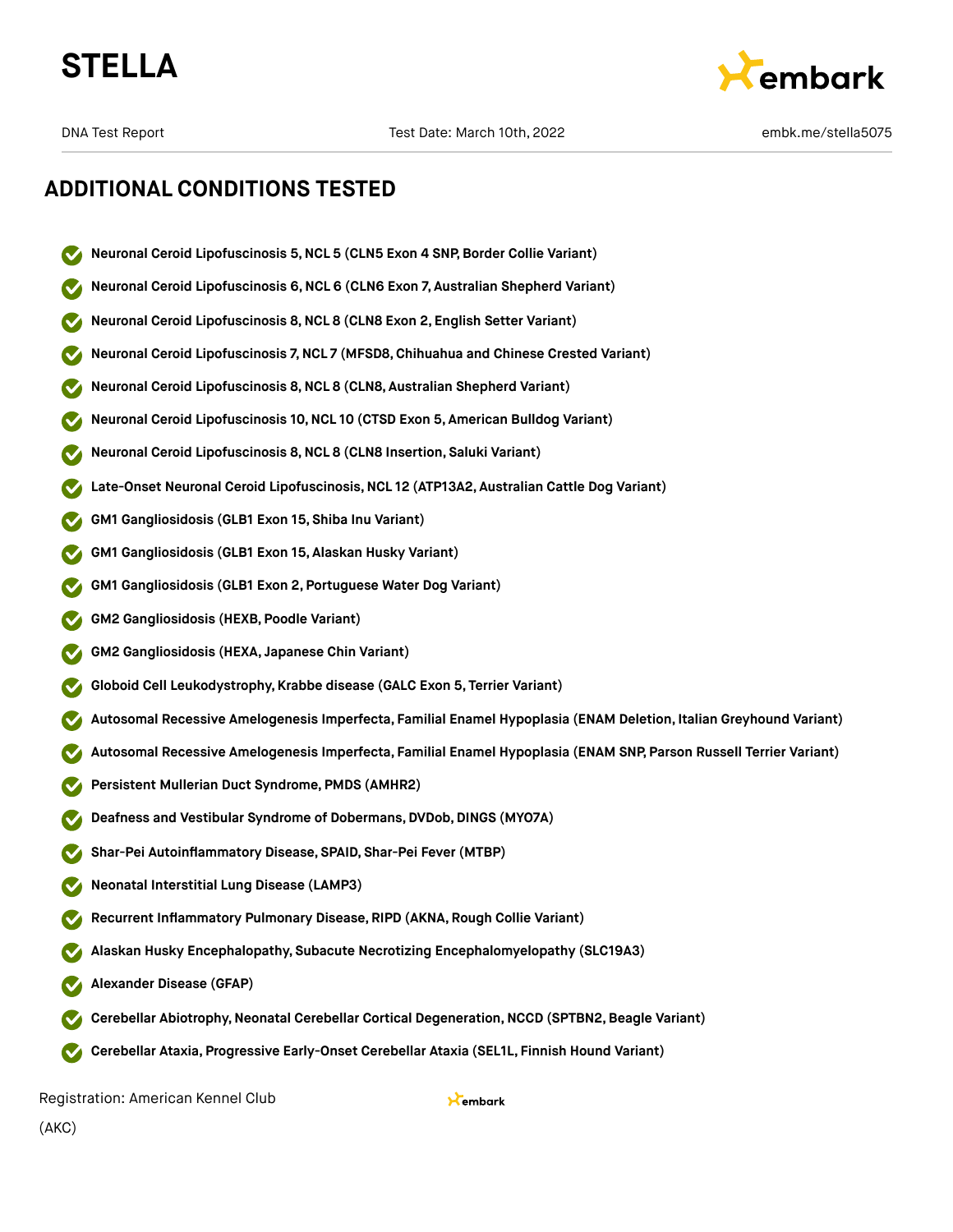



### **ADDITIONAL CONDITIONS TESTED**

- **Cerebellar Hypoplasia (VLDLR, Eurasier Variant)**
- **Spinocerebellar Ataxia, Late-Onset Ataxia, LoSCA (CAPN1)**
- **Spinocerebellar Ataxia with Myokymia and/or Seizures (KCNJ10)**
- **Hereditary Ataxia,Cerebellar Degeneration (RAB24,Old English Sheepdog and Gordon Setter Variant)**
- **Benign Familial Juvenile Epilepsy, Remitting Focal Epilepsy (LGI2)**
- **Fetal-Onset Neonatal Neuroaxonal Dystrophy (MFN2,Giant Schnauzer Variant)**
- **Hypomyelination and Tremors (FNIP2, Weimaraner Variant)**
- **Shaking Puppy Syndrome, X-linked Generalized Tremor Syndrome (PLP1, English Springer Spaniel Variant)**
- **Neuroaxonal Dystrophy,NAD (TECPR2, Spanish Water Dog Variant)**
- **Neuroaxonal Dystrophy,NAD (VPS11, Rottweiler Variant)**
- **L-2-Hydroxyglutaricaciduria, L2HGA (L2HGDH, Staffordshire Bull Terrier Variant)**
- **Neonatal Encephalopathy with Seizures, NEWS (ATF2)**
- **Alaskan Malamute Polyneuropathy, AMPN (NDRG1 SNP)**
- **Narcolepsy (HCRTR2 Intron 4,Doberman Pinscher Variant)**
- **Narcolepsy (HCRTR2 Intron 6, Labrador Retriever Variant)**
- **Narcolepsy (HCRTR2 Exon 1,Dachshund Variant)**
- **Progressive Neuronal Abiotrophy,Canine Multiple System Degeneration,CMSD (SERAC1 Exon 15, Kerry Blue Terrier Variant)**
- **Progressive Neuronal Abiotrophy,Canine Multiple System Degeneration,CMSD (SERAC1 Exon 4, Chinese Crested Variant)**
- **Juvenile Laryngeal Paralysis and Polyneuropathy, Polyneuropathy with Ocular Abnormalities and Neuronal Vacuolation, POANV (RAB3GAP1, Rottweiler Variant)**

Kembark

- **Hereditary Sensory Autonomic Neuropathy, Acral Mutilation Syndrome, AMS (GDNF-AS, Spaniel and Pointer Variant)**
- **Sensory Neuropathy (FAM134B,Border Collie Variant)**
- **Juvenile-Onset Polyneuropathy, Leonberger Polyneuropathy 1, LPN1 (LPN1, ARHGEF10)**
- **Juvenile Myoclonic Epilepsy (DIRAS1)**
- **Juvenile-Onset Polyneuropathy, Leonberger Polyneuropathy 2, LPN2 (GJA9)**
- **Spongy Degeneration with Cerebellar Ataxia 1, SDCA1, SeSAME/EAST Syndrome (KCNJ10)**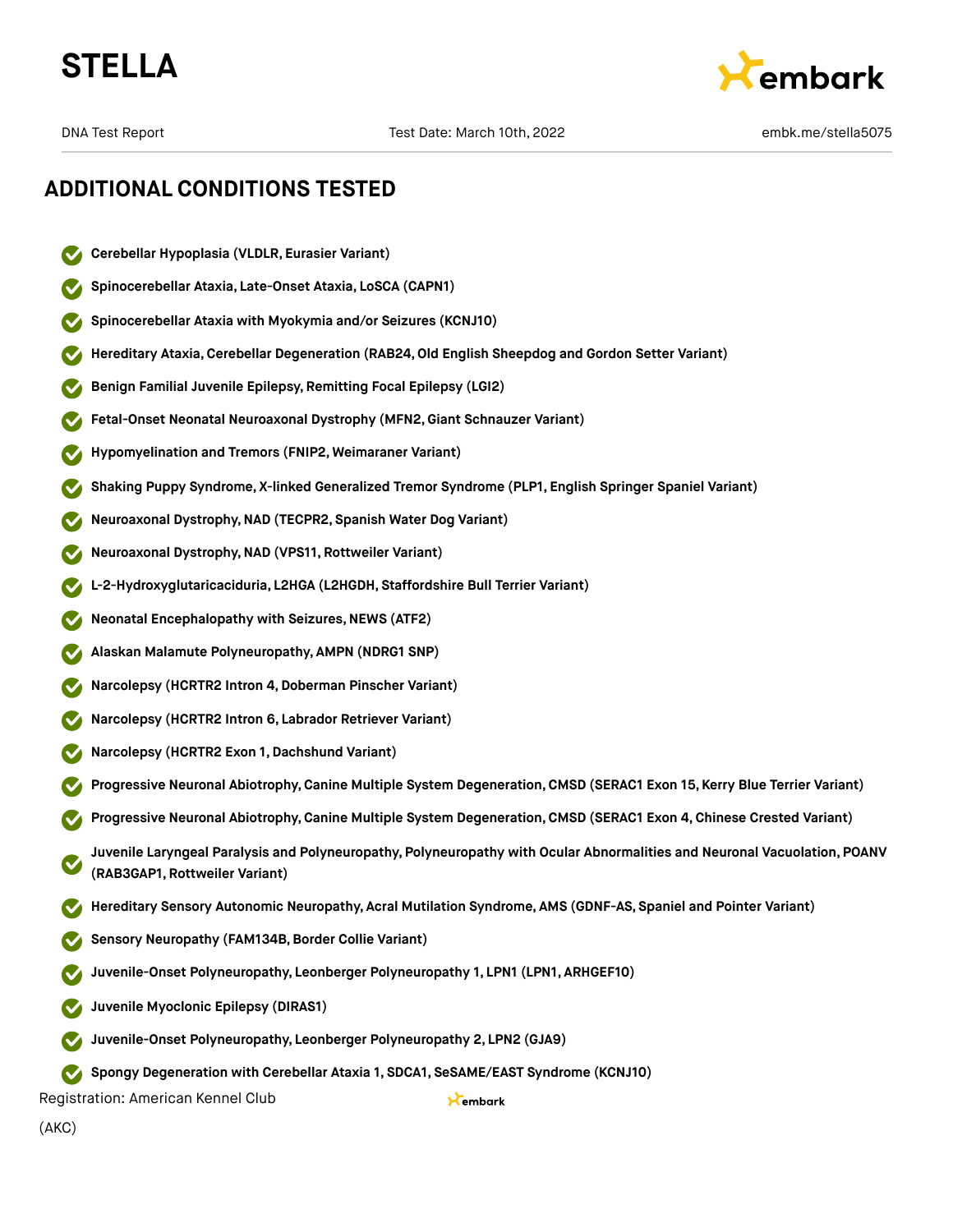



DNA Test Report Test Date: March 10th, 2022 and the market Report of the Stellas Proport of Test Date: March 10th, 2022

### **ADDITIONAL CONDITIONS TESTED**

- **Spongy Degeneration with Cerebellar Ataxia 2, SDCA2 (ATP1B2)**
- **Dilated Cardiomyopathy,DCM1 (PDK4,Doberman Pinscher Variant 1)**
- **Dilated Cardiomyopathy, DCM2 (TTN, Doberman Pinscher Variant 2)**
- **Long QT Syndrome (KCNQ1)**
- **Cardiomyopathy and Juvenile Mortality (YARS2)**
- **Muscular Dystrophy (DMD,Cavalier King Charles Spaniel Variant 1)**
- **Limb Girdle Muscular Dystrophy (SGCD,Boston Terrier Variant)**
- **Ullrich-like Congenital Muscular Dystrophy (COL6A3 Exon 10, Labrador Retriever Variant)**
- **Centronuclear Myopathy,CNM (PTPLA)**
- **Exercise-Induced Collapse, EIC (DNM1)**
- **Inherited Myopathy of Great Danes (BIN1)**
- **Myostatin Deficiency,Bully Whippet Syndrome (MSTN)**
- **Myotonia Congenita (CLCN1 Exon 7, Miniature Schnauzer Variant)**
- **Myotonia Congenita (CLCN1 Exon 23, Australian Cattle Dog Variant)**
- **Nemaline Myopathy (NEB, American Bulldog Variant)**
- **Myotubular Myopathy 1, X-linked Myotubular Myopathy, XL-MTM (MTM1, Labrador Retriever Variant)**
- **Inflammatory Myopathy (SLC25A12)**
- **Hypocatalasia, Acatalasemia (CAT)**
- **Pyruvate Dehydrogenase Deficiency (PDP1, Spaniel Variant)**
- **Malignant Hyperthermia (RYR1)**
- **Imerslund-Grasbeck Syndrome, Selective Cobalamin Malabsorption (CUBN Exon 53,Border Collie Variant)**
- **Imerslund-Grasbeck Syndrome, Selective Cobalamin Malabsorption (CUBN Exon 8,Beagle Variant)**
- **Inherited Selected Cobalamin Malabsorption with Proteinuria (CUBN, Komondor Variant)**
- **Lundehund Syndrome (LEPREL1)**
- **Congenital Myasthenic Syndrome,CMS (CHAT,Old Danish Pointing Dog Variant)**  $\sim$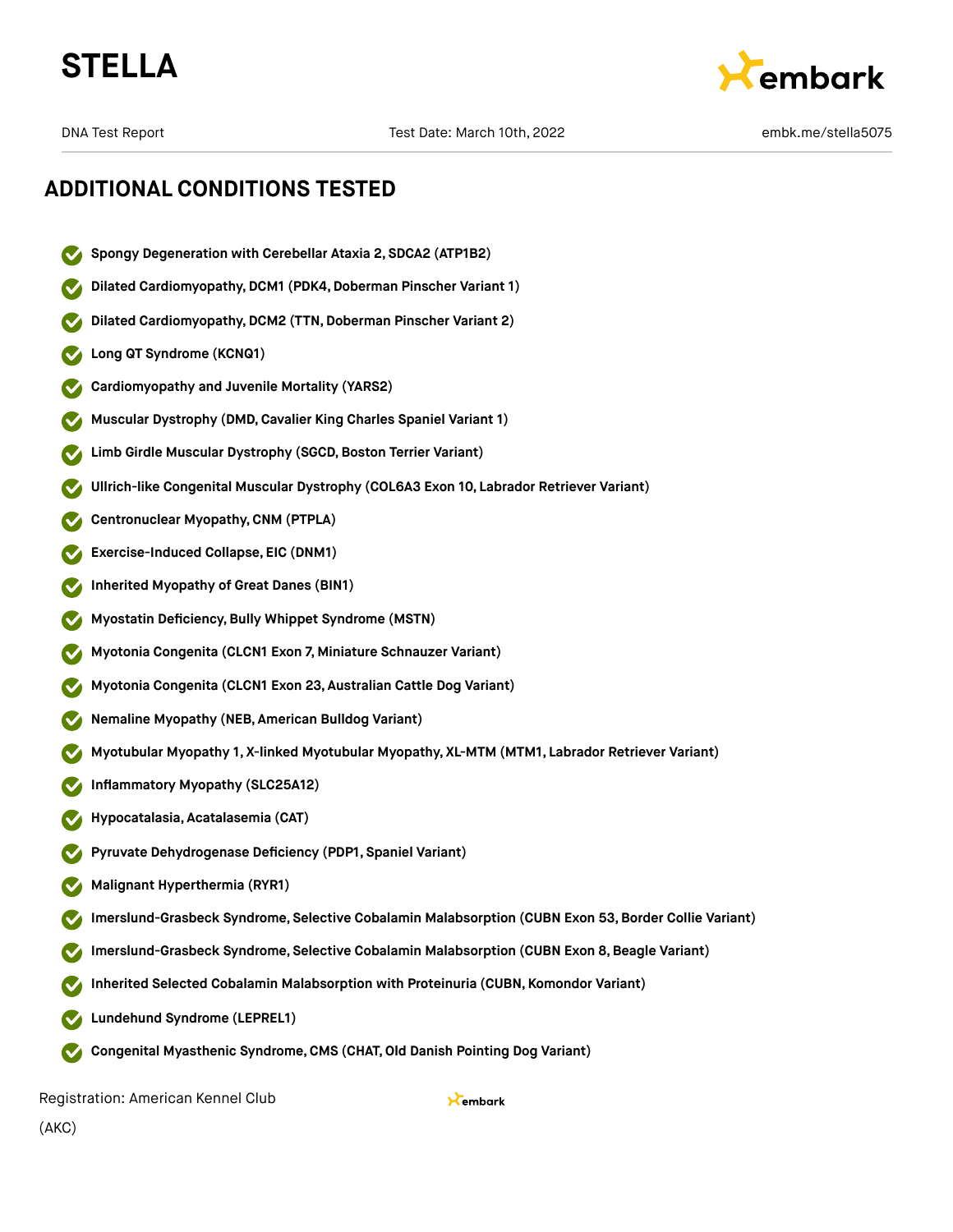



### **ADDITIONAL CONDITIONS TESTED**

- **Congenital Myasthenic Syndrome,CMS (COLQ, Labrador Retriever Variant)**
- **Congenital Myasthenic Syndrome,CMS (CHRNE, Jack Russell Terrier Variant)**
- **Myasthenia Gravis-Like Syndrome (CHRNE,Heideterrier Variant)**
- **Episodic Falling Syndrome (BCAN)**
- **Paroxysmal Dyskinesia, PxD (PIGN)**
- **Demyelinating Polyneuropathy (SBF2/MTRM13)**
- **Laryngeal Paralysis (RAPGEF6, Miniature Bull Terrier Variant)**
- **Dystrophic Epidermolysis Bullosa (COL7A1,Central Asian Shepherd Dog Variant)**
- **Ectodermal Dysplasia, Skin Fragility Syndrome (PKP1, Chesapeake Bay Retriever Variant)**
- **Ichthyosis, Epidermolytic Hyperkeratosis (KRT10, Terrier Variant)**
- **Ichthyosis (SLC27A4,Great Dane Variant)**
- **Ichthyosis (NIPAL4, American Bulldog Variant)**
- **Focal Non-Epidermolytic Palmoplantar Keratoderma, Pachyonychia Congenita (KRT16,Dogue de Bordeaux Variant)**
- **Hereditary Footpad Hyperkeratosis (FAM83G, Terrier and Kromfohrlander Variant)**
- **Hereditary Footpad Hyperkeratosis (DSG1, Rottweiler Variant)**
- **Hereditary Nasal Parakeratosis,HNPK (SUV39H2)**
- **Musladin-Lueke Syndrome, MLS (ADAMTSL2)**
- **Oculocutaneous Albinism,OCA (SLC45A2, Small Breed Variant)**
- **Bald Thigh Syndrome (IGFBP5)**
- **Lethal Acrodermatitis, LAD (MKLN1)**
- **Ehlers Danlos (ADAMTS2, Doberman Pinscher Variant)**
- **Cleft Lip and/or Cleft Palate (ADAMTS20,Nova Scotia Duck Tolling Retriever Variant)**
- **Hereditary Vitamin D-Resistant Rickets (VDR)**
- **Oculoskeletal Dysplasia 2,Dwarfism-Retinal Dysplasia 2, drd2,OSD2 (COL9A2, Samoyed Variant)**
- **Osteogenesis Imperfecta,Brittle Bone Disease (COL1A2,Beagle Variant)**  $\sim$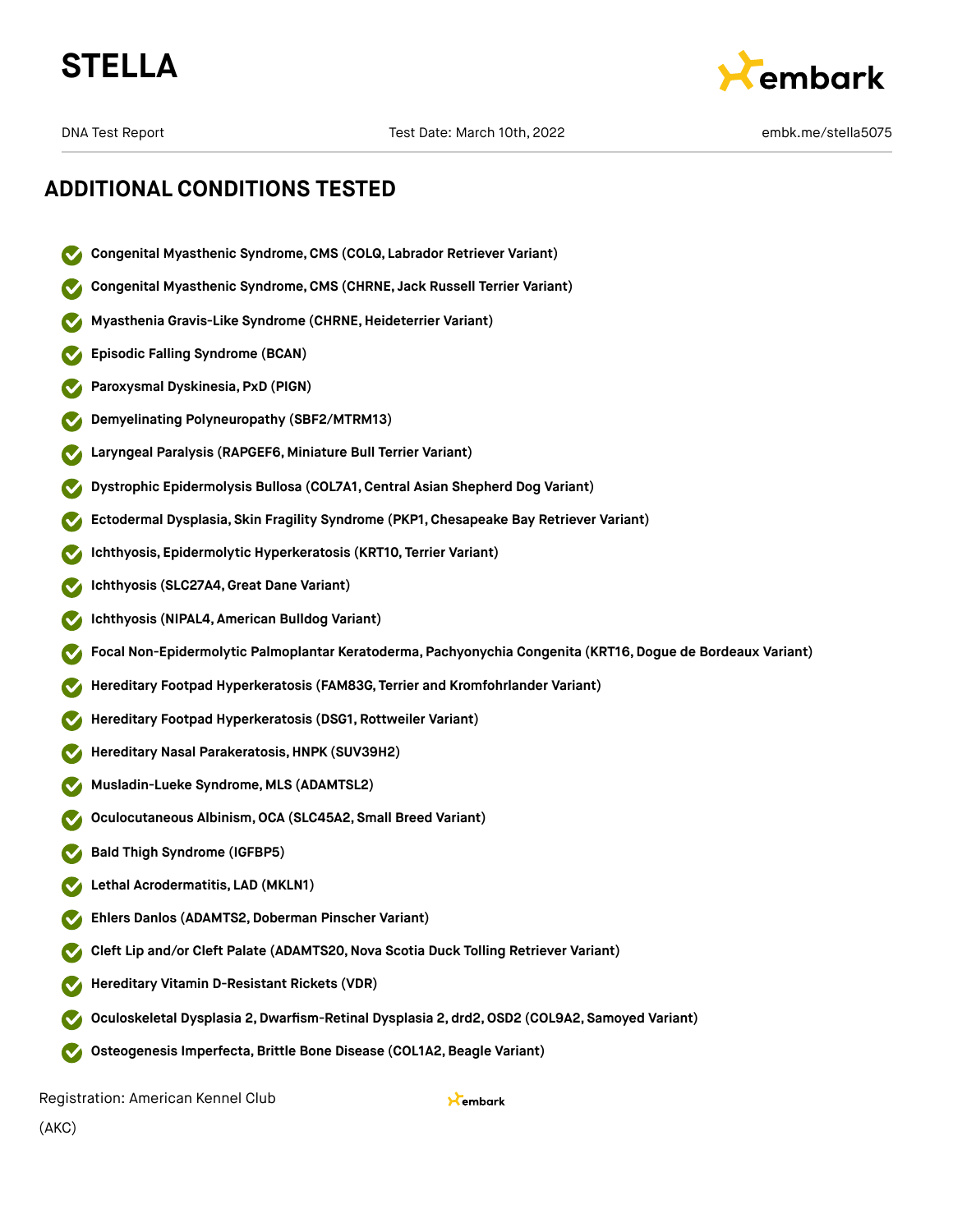



### **ADDITIONAL CONDITIONS TESTED**

- **Osteogenesis Imperfecta,Brittle Bone Disease (SERPINH1, Dachshund Variant)**  $\boldsymbol{\sigma}$
- **Osteochondrodysplasia, Skeletal Dwarfism (SLC13A1, Poodle Variant)**  $\blacktriangledown$
- **Skeletal Dysplasia 2, SD2 (COL11A2, Labrador Retriever Variant)**  $\blacktriangledown$
- **Craniomandibular Osteopathy,CMO (SLC37A2)**  $\blacktriangledown$
- **Raine Syndrome,Canine Dental Hypomineralization Syndrome (FAM20C)**  $\blacktriangledown$
- **Chondrodystrophy and Intervertebral Disc Disease,CDDY/IVDD, Type I IVDD (FGF4 retrogene CFA12)**  $\checkmark$
- **Chondrodystrophy (ITGA10,Norwegian Elkhound and Karelian Bear Dog Variant)**  $\blacktriangledown$
- **Mucopolysaccharidosis IIIB, Sanfilippo Syndrome Type B, MPS IIIB (NAGLU, Schipperke Variant)**  $\blacktriangledown$
- **Early Onset Adult Deafness, EOAD (EPS8L2 Deletion, Rhodesian Ridgeback Variant)**  $\blacktriangledown$